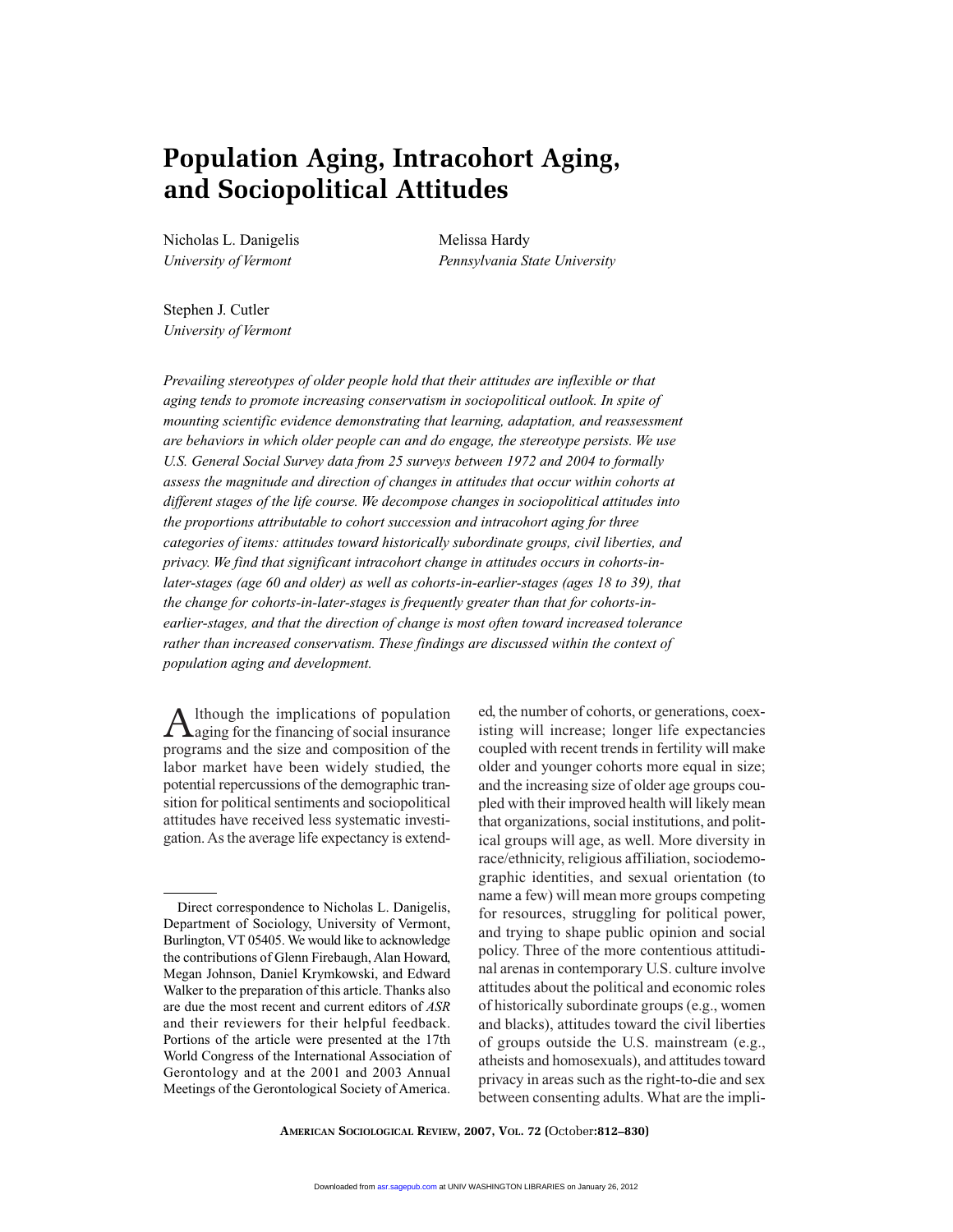cations of population aging for social change in sociopolitical attitudes regarding these controversial issues?

The uncertain policy implications of population aging have prompted renewed interest in whether older cohorts are more fervent in defending their beliefs and, therefore, more resistant to change (see, e.g., Peterson 1999; Roszak 1998). Two related propositions are relevant to the debate over the relationship between population aging and the nature of economic, political, and social change: (1) as people age, they hold more tenaciously to their views and are more resistant to change (Alwin 2002) and (2) older people's attitudes are more stable than those of younger people (Krosnick and Alwin 1989). We must be careful to distinguish between changes in cohort distributions and changes in individuals' opinions. Whereas the latter is an issue of intra-individual change, aging, or development, the former refers to intracohort aging as an aspect of social structure. Intracohort aging summarizes the net results of individual-level change and is, therefore, a conservative aggregate measure of what is happening at the individual level. As indicators of a demographic process, measures of intracohort aging allow us to assess broader societal patterns in how different birth cohorts are characterized.

Whether cohorts-in-old-age can change is behind long-standing discussions of the societal implications of population aging. The Commission on Population Growth and the American Future (1972:96), for example, noted that "one concern often expressed about an older age structure is that there will be a larger proportion of the population who are less adaptable to social and political change, thus suggesting the possibility of 'social stagnation.'" Much more recently, Peterson (1999:213) predicted that "as the culture ages, the social temperament will grow more conservative and less flexible." Further, a 2000 replication of the earlier Louis Harris and Associates' National Council on Aging (1976) study reported that the statement "most people over 65" are "very openminded and adaptable" is endorsed by only 10 percent of 18 to 64-year-olds and 16 percent of those over age 65, which represents a *decline* for both age groups when compared to the 1976 results (Cutler 2000).

Changes in attitudes can come from various sources. Younger generations replace older ones, historical events can alter people's views, and people may be exposed to new perspectives as they accumulate experiences. The relative prominence of these mechanisms not only affects the pace of social change, but also the extent to which change (or shifts in attitudes) is localized by other demographic characteristics, such as age. Since predictions about future trends must rely on historical evidence, we formulate an answer to the question posed above what are the implications of population aging—by examining more than 30 years of data on sociopolitical attitudes among adults in the United States. We will *not* attempt to disaggregate age, period, and cohort effects, nor will we assess motivations for individual-level change. Further, rather than emphasize how cohort replacement produces changes in public opinion, we examine within-cohort change and ask specifically: how does the magnitude and direction of intracohort change at older ages compare to the changes that occur when cohorts occupy a younger age range?

# **COHORT REPLACEMENT, INTRACOHORT AGING, AND ATTITUDES**

To the extent that different cohorts can be characterized by different experiences, the social presence of these experiences changes with modifications in the age structure of the population. As noted by both Mannheim (1952) and Ryder (1965), early formative experiences can leave an indelible stamp on the attitudes and values of generations and cohorts. Evidence from Schuman and Scott (1989) generally supports the notion of generational effects, while Griffin (2004) shows that such effects may also be geographically localized in the case of controversial issues like those involving race relations conflicts. The "increasing persistence" hypothesis (Glenn 1974; Inglehart and Baker 2000) can be coupled with the "impressionable years" perspective (Sears 1975; Visser and Krosnick 1998), which suggests that late adolescence and early adulthood are the phases of the life course in which attitudes and values are most likely to be formed and crystallized. As a result, successive cohorts are socialized to different social and political attitudes, values, and ideologies as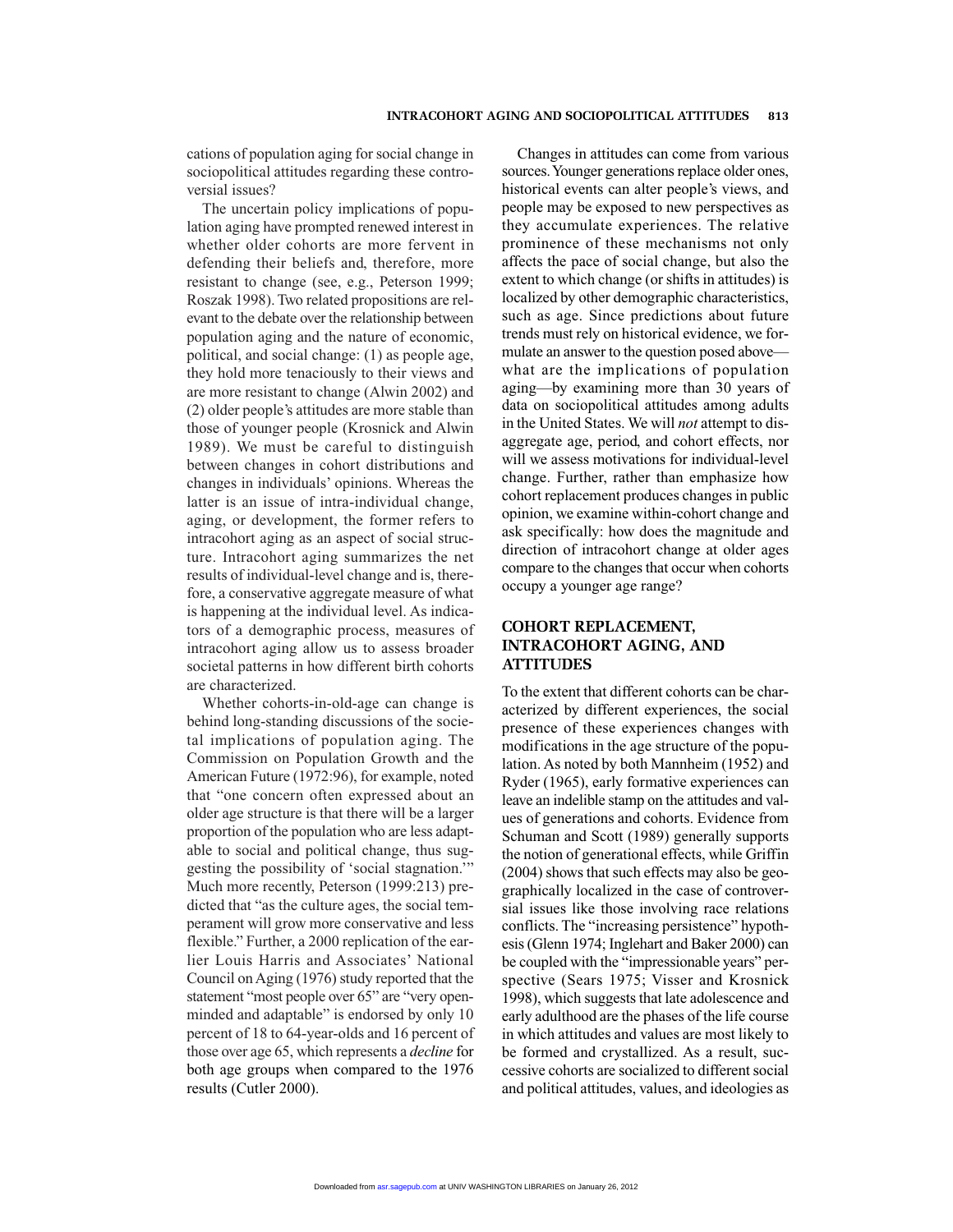cultural and historical circumstances change, forming the basis for cohort differences. As cohorts age, they are increasingly integrated into the social system with growing family, occupational, and community involvement, which presumably leads to a greater stake in maintaining the status quo.

The empirical evidence cited above is consistent with the stereotype of rigidity among older age groups. Indeed, there appear to be age differences in *how* people learn, including, for example, the training regimens that are most effective, the amount of time it takes to acquire new skills, and the speed at which tasks can be completed (Czaja and Moen 2004; Hardy 2006). Nevertheless, relatively recent work on age differences in learning, responses to training, changes in brain structure, and adaptability suggest that change can occur at older ages (Wang and Chen 2006). Further, life-course research on responses to major life transitions provides evidence on the adaptability of older people to changes in social circumstances, family structure, living arrangements, and health status.

While recognizing the significance of age differences in how events are experienced, individuals appear open to new experiences and capable of reevaluating their beliefs in light of new evidence. The "lifelong openness model" (Visser and Krosnick 1998) suggests that age is unrelated to openness to attitude change. Reconciling this perspective with the empirical evidence regarding the relative stability of attitudes among older age groups (e.g., Alwin, Cohen, and Newcomb 1991) involves the distinction between manifest change and the *capacity* to change. In other words, if we assume equal exposure to salient experiences, the lifelong openness model suggests that both younger and older age groups can and will modify their perspectives.

In studies of intra-individual change, personal experiences influence attitudes as much for older people as younger people (e.g., Czaja and Sharit 1998). If this openness exists, then population aging may be largely irrelevant to whether attitudes change, since significant historical events can potentially change everyone's attitude, regardless of cohort membership. This "openness" will likely be central to how U.S. society adapts to the increasing heterogeneity of the population. To the extent that attitudes toward historically subordinate groups are based

on stereotypes and unfamiliarity with other cultures, then general social initiatives that increase interaction and direct experience with these subgroups may produce equivalent levels of acceptance across all cohort subgroups.

By contrast, attitudes toward privacy issues, which are more heavily rooted in definitions of morality, are less sensitive to accumulated experience. Attitudes about civil liberties, which address the proper roles for a variety of unpopular groups, may lie between these two sets. On the one hand, historical events may trigger insecurities, which might lead some to question whether protecting civil liberties for all groups could make a nation more vulnerable. On the other hand, historical events are interpreted by different cohorts in different ways, so cohortsat-older-ages may react differently from cohortsat-younger-ages.

Cohort succession and intracohort aging are two principal mechanisms by which aggregate attitude change may occur (Firebaugh 1997). If cohorts are characterized by attitudes and values formed during the "impressionable years," the attitudinal "stamp" may be resistant to change. Evidence that cohorts are socialized to different normative attitudes that persist through cohort aging is consistent with the hypothesis of change through replacement. In a model that emphasizes this type of successive cohort differentiation, aggregate change in attitudes occurs principally through the metabolic process of older cohorts dying off and being replaced by younger cohorts who are products of a different socialization experience.

The second mechanism for social change is intracohort aging, or normative shifts in cohortspecific distributions. Cohorts are characterized by modifiable belief structures as they age. Three ways these modifications can occur are selective attrition/retention (through mortality and out-migration), selective addition (through in-migration), and net change among cohort members. Our primary interest is in the last mechanism. Regardless of the motivation behind the change—whether experience, reassessment, pressure from others, or something else—such change is more likely when the attitudes or beliefs rely on stereotypical representations rather than direct experience. If attitudes are based on negative stereotypes, then as time (chronicled as cohort aging) increases the likelihood of direct interaction, cohort members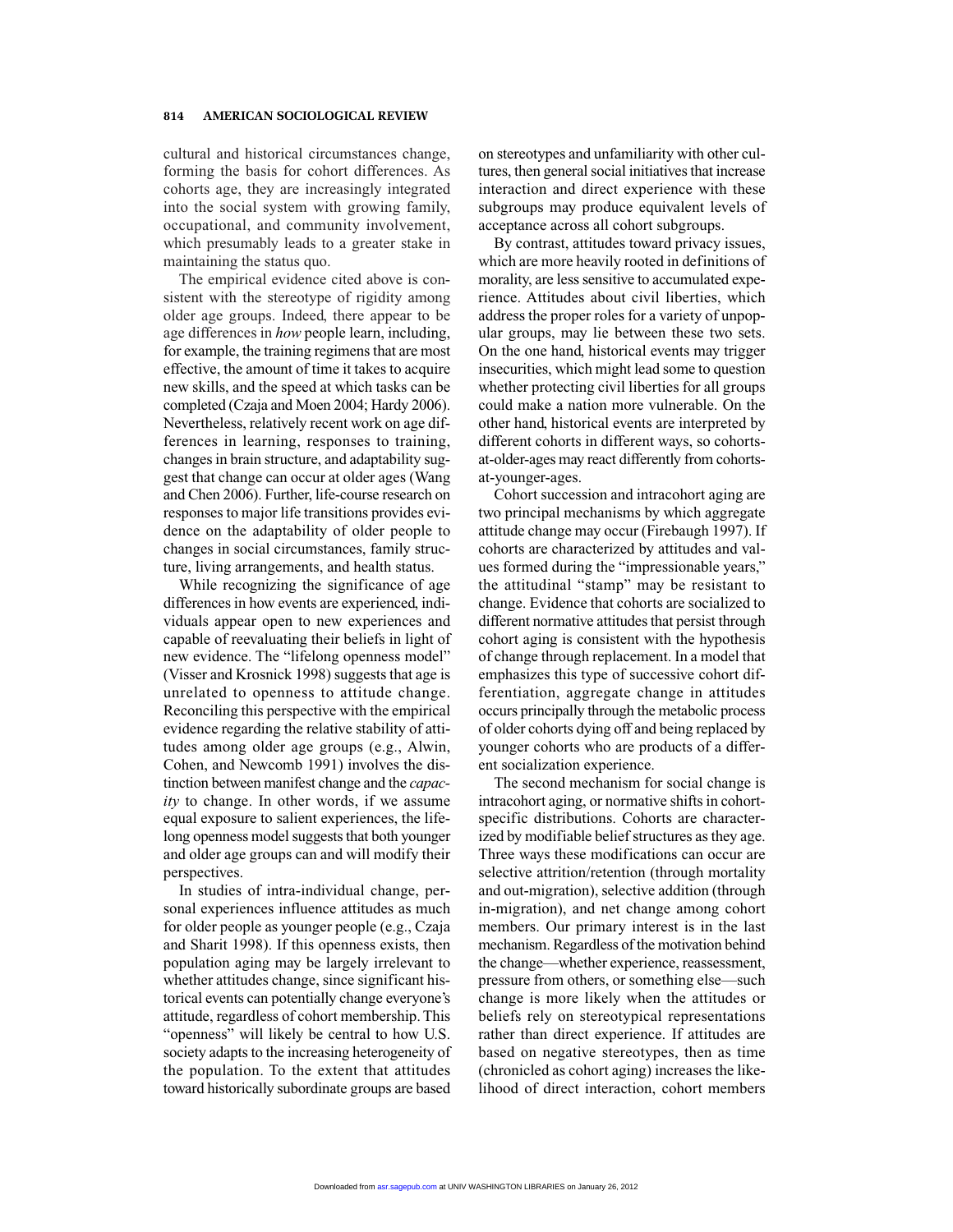may accumulate experiential evidence that leads to a change in the normative perspective. Given that these experiences may occur across various institutional settings (e.g., work, church, community, business), this model is consistent with what Visser and Krosnick (1998) and others refer to as "lifelong openness" and "perpetual susceptibility."

For example, recent studies of political ideology find that both younger and older age groups have become more liberal since the 1960s regarding race in a variety of contexts (e.g., Danigelis and Cutler 1991a; Schuman et al. 1997). Liberal trajectories have also been reported for all age cohorts in abortion attitudes (Misra and Panigrahi 1998), public support for working women (Misra and Panigrahi 1995), and women's liberation (Konty and Dunham 1997). In other domains, trends toward conservatism appear to characterize the population in general and both younger and older cohorts separately—especially in the area of law and order issues (e.g., Danigelis and Cutler 1991b).

Many studies specifically address the relative contributions of cohort replacement and intracohort aging to aggregate trends in attitudes over a range of items. For example, Firebaugh and Davis (1988) report that, between 1972 and 1984, traditional anti-black prejudice declined, in part because of intracohort attitude change and, in part, because of the replacement in the later samples of older respondents by younger respondents. Similarly designed studies indicate cohort replacement's primacy in explaining increased flexibility about gender roles (Brooks and Bolzendahl 2004), gender differences in liberalized abortion attitudes (Scott 1998), more egalitarian attitudes toward the family provider role among men (Wilkie 1993; see also Brooks and Bolzendahl 2004), and increased tolerance toward leftist groups (Wilson 1994).

Other studies, however, find intracohort aging to be an important factor along with cohort replacement on a number of issues, including liberal trends on religious matters among Mennonites (Kanagy and Driedger 1996) and increased environmental concern (Kanagy, Humphrey, and Firebaugh 1994). Davis (1996) finds that on a wide range of attitudes relating to crime, free speech, politics, race, religion, gender, and sexuality both intracohort aging and cohort replacement are important, sometimes working in the same direction, sometimes in opposing directions.

In sum, although the public opinion literature contains many studies that look at attitude trends and the demography literature includes a number of studies that decompose cohort replacement from intracohort aging within various domains, our study is the first to provide a thorough examination of intracohort aging for people age 60 and older and to show how that change, in both extent and direction, compares with change exhibited by younger adults.

# **DATA AND METHODS**

The data for this study are drawn from the 1972 to 2004 cumulative version of the National Opinion Research Center's General Social Surveys (GSS) (Davis, Smith, and Marsden 2005). The 25 surveys in this series, with a total N of 46,510, are based on nationally representative samples of the English-speaking, noninstitutionalized population of the United States, age 18 and older. Additional, detailed information about differences in sampling designs, rotational systems governing the inclusion of replicated items, and changes in other major features of the GSS over the years may be found in Davis and colleagues (2005).

Thirty-three items asked of respondents in at least 14 of the 25 surveys produce 16 measures of attitudes toward historically subordinate groups, support for civil liberties, and boundaries of privacy after composite indices were constructed where appropriate (see Appendix A for question wording). For example, questions about the civil liberties of homosexuals fall in the civil liberties domain, while attitude toward the acceptability of homosexual practices falls in the boundaries of privacy domain. This is consistent with evidence that suggests clear differences between homosexuality as a moral question and the civil liberties one would be willing to accord to homosexuals (Loftus 2001). Indices were prepared when the component items were asked in the same years, where face validity appeared to warrant index construction, and where reliability tests justified the creation of composite measures. Attitudes toward historically subordinate groups are measured by six items, two dealing with women and four with blacks; support for civil liberties by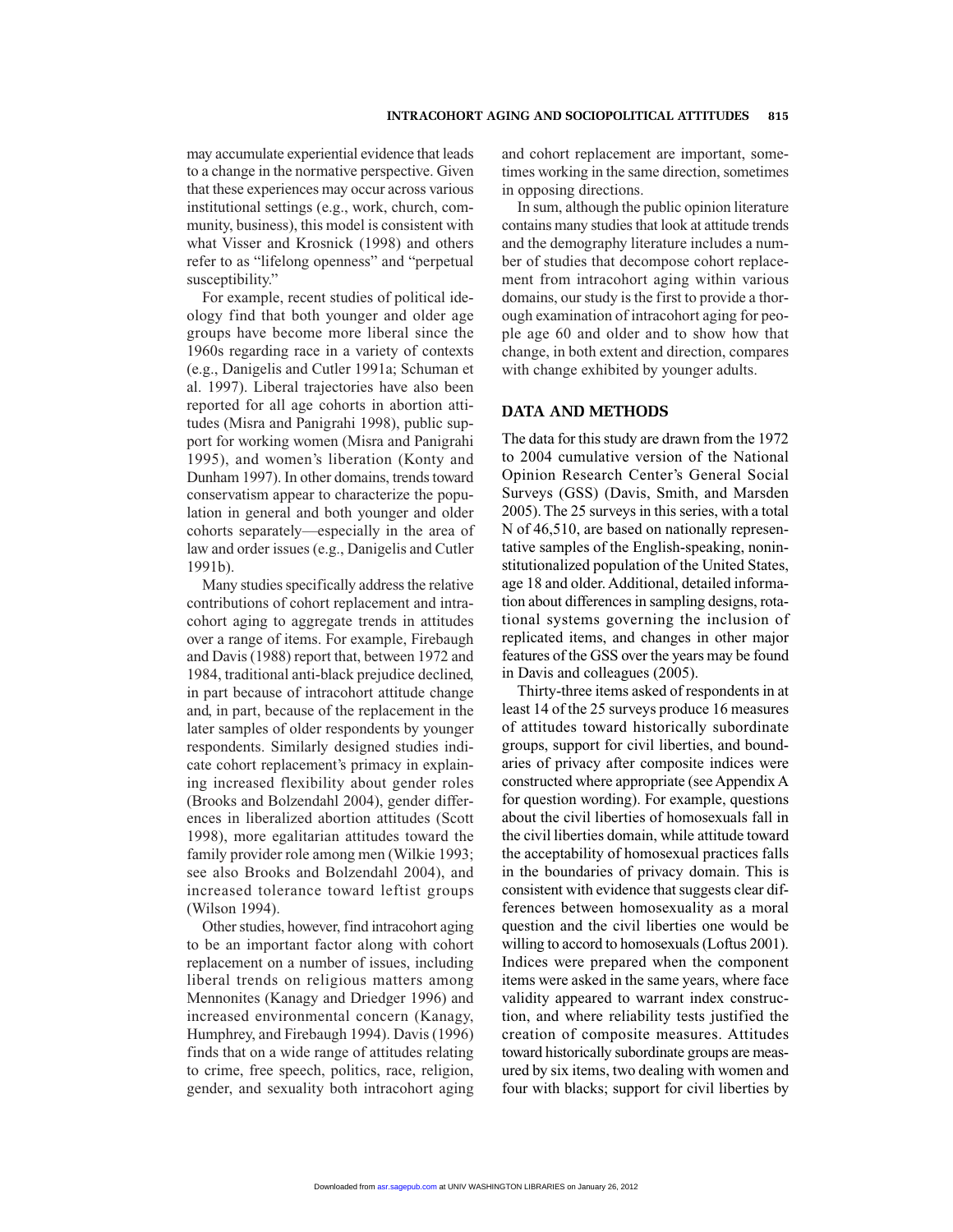five items that focus on different disfavored groups outside the American mainstream; and attitudes toward boundaries of privacy by five measures that deal with the right-to-die, sexual behavior, and divorce (see Appendix B for information on the number of surveys used for each measure, the period of time encompassed by each, and key characteristics related to the construction of the measures).

## *ANALYTIC APPROACH*

To assess how attitude change occurs, we employ the decomposition methodology described by Firebaugh (1989). The decomposition technique has been applied to the adult population to determine the relative contributions of intracohort aging and cohort replacement to social change. We use this same approach but focus on the intracohort aging component rather than cohort replacement. Although linear decomposition assumes the unit of analysis to be the individual, our conclusions about intracohort aging change will be limited to the sum of individual changes because of the assumptions underlying linear decomposition. Further, to determine whether intracohort change occurs only or primarily among cohorts-at-earlier-stages rather than also at later-stages, we estimate these components within age groups—those younger than 40 and those age 60 or older. Substantively, these two age ranges represent different life stages in social development, reflecting the primacy of education, occupation, marriage, and family  $(18 \text{ to } 39)$  versus later life and retirement  $(60+)$ (see, e.g., Erikson 1963; Neugarten 1968). Pragmatically, the groups are of sufficient size to allow stable statistical interpretation of age group comparisons.<sup>1</sup> Rather than one homogeneous adult population, we conceptualize two age-specific populations into and out of which cohorts can age.

In 1972, our first wave of data, sample members born in 1954 (members of the 1954 birth cohort) are age 18. From 1972 to 1993, this cohort ages from 18 to 39; therefore, in the 1972 to 1993 waves, the 1954 birth cohort is part of the <40 population. From 1994 through 2004, however, the 1954 birth cohort has aged out of the <40 population, but has not yet aged into the 60+ population. By contrast, in 1972 the 1937 birth cohort is age 35 and therefore part of the <40 population, and they remain part of this population through 1976. By 1977, they have aged out of the <40 population, and in 1997, when they turn 60, they age into the  $60+$  population. In sum, cohorts age into the younger of our two populations when they turn 18, and they age into our older population when they turn 60; cohorts age out of our younger population when they turn 40 but exit the older population only when they die.

Each of our two populations is represented by sample members in the appropriate age ranges; therefore, we begin by regressing each attitude measure,  $Y_i$  on period (the year of the survey) and cohort (the birth year of the respondent) within the younger and older age ranges:

$$
Y_i = \hat{\beta}_0 + \hat{\beta}_1 \, period + \hat{\beta}_2 \, cohort + e_i \quad (1)
$$

In contrast to the APC (age/period/cohort) accounting scheme, which aims to disentangle the unique "effects" of these three timing measures, the decomposition technique we employ is designed to distinguish between the two processes described above—cohort replacement and intracohort aging—and their relative contributions to macrolevel, or population, change. As Ryder (1965) notes, to learn how much of social and cultural change is due to cohort succession rather than intracohort aging, disentangling age, period, and cohort effects is not necessary.

For each of the attitude measures and the life course stages, we estimate the net amount of aggregated individual-level change, or intracohort aging, and change due to differences in the cohort membership of the two age ranges. We then compare our findings for the two age groups to determine whether intracohort aging is a more important component at younger age ranges than at older age ranges. Within this framework, we build on the estimated coefficients for period and cohort, where  $\hat{\beta}_l$  estimates the average change over time within cohorts

 $<sup>1</sup>$  As an alternative to the above older category, for</sup> example, we made the older category cutoff 65 and older. We opted for the set of categories including 60 and older because both sets of groups produce similar results. Also, 60 and over provides a larger N in the older group and, therefore, a more stable set of findings.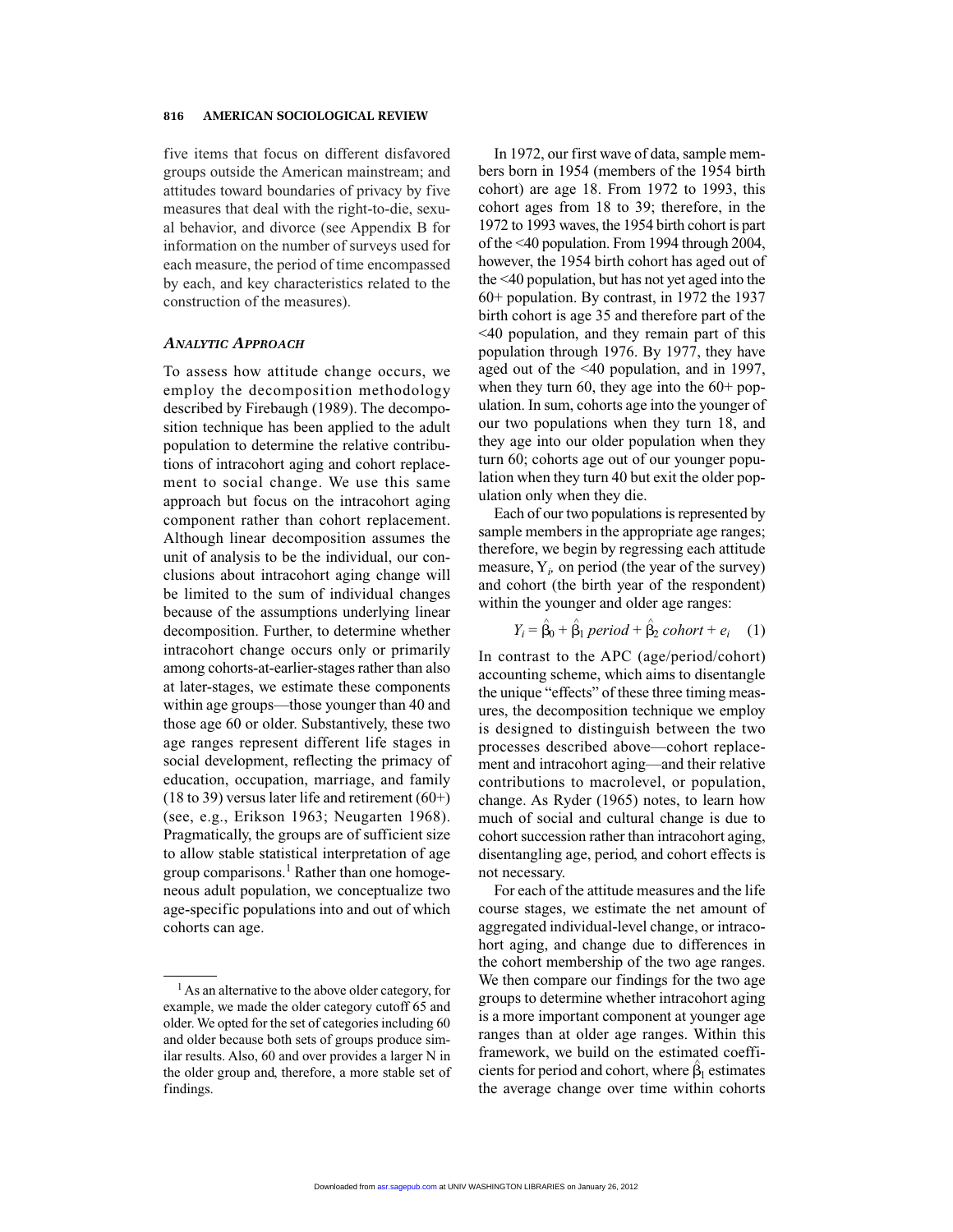and  $\hat{\beta}_2$  estimates the average cohort-to-cohort difference at a given point in time (Firebaugh 1989). We are particularly interested in our estimates of  $\hat{\beta}_1$  for the 60+ population, since they indicate whether the attitude change occurs for cohorts in the later stages.

Once we analyze the relative contributions of cohort succession and intracohort aging for the older and younger age groups, our next task is to determine whether our findings persist when we control for sources of change in cohort composition. As cohorts age, their composition may also change as a result of differential rates of attrition and addition. For example, differences in death rates by socioeconomic status can produce a cohort with a higher level of educational attainment. Gender and racial differences in mortality can lead to higher proportions of women and whites as a cohort ages. If outcome variables are related to these changing compositional characteristics, normative shifts can occur due to composition effects alone. To control for possible composition effects, our equations include gender (male versus female), race (white versus non-white), marital status (married versus not married), education (number of years of formal schooling), and household income (midpoints of income ranges; missing values cases are estimated on the basis of known income ranges for gender, household size, and education subgroups).

## *PRELIMINARY ANALYSES*

Our central objective is to determine whether intracohort aging significantly contributes to aggregate change in social and political attitudes in later as well as earlier stages. Therefore, we must establish, first, that change occurred and, second, if change has occurred, that linear decomposition models are appropriate. To begin, we examine the attitudinal indicators for the total sample and for each age group (<40 and 60+) to determine whether change in aggregate opinion occurs. We refer to our three categories of items as HSG (attitudes toward historically subordinate groups), CL (support for the civil liberties of disfavored groups), and BP (attitudes involving the boundaries of private behavior).

All items are found to register significant change for the total population and for either the younger or older populations separately or for both younger and older populations. Most items (all six in HSG, four of five in CL, and three of five in BP) change for both younger and older populations, as well as for the total population. Remaining items change either for the younger population (tolerance of extramarital sex) or for the older population (civil liberties for atheists and tolerance of premarital sex) (see Appendix C for results).

The question of whether linear decomposition adequately models the changes summarized above is based on two considerations: Initially, we asked whether the explained variance in each item over time, attributable to the joint effect of intracohort aging and cohort replacement, is meaningful. We arbitrarily chose a relatively low 2 percent (rounded) as our cutoff point. For each of the measures analyzed, the explained variance of 2 percent (rounded) is met for the total population and for either the younger or older populations separately or for both the younger and older populations. We then asked how the actual change scores for each measure compare to their estimated change scores based on the addition of the intracohort aging and cohort replacement components (Firebaugh 1997:24–26). Calculation of these components is based on the unstandardized regression coefficients and the start and end points in years for the appropriate equations. For example, estimated change in the "Political Gender Equality" for the total sample is calculated as follows:

$$
Estimated Linear Change = Intracohort Aging effect + Cohort Replacement effect
$$
 (2)

$$
= + .372 + .345 = + .717
$$

where

Intracohort Aging =  $B_{YEAR} (YEAR_j - YEAR_i) = +0.0155 \times (1998 - 1974) = +0.372$ in which  $B_{YEAR}$  is the unstandardized slope for year of survey, YEAR<sub>i</sub> is first year in which question was asked, and  $YEAR_i$  is last year in which question was asked.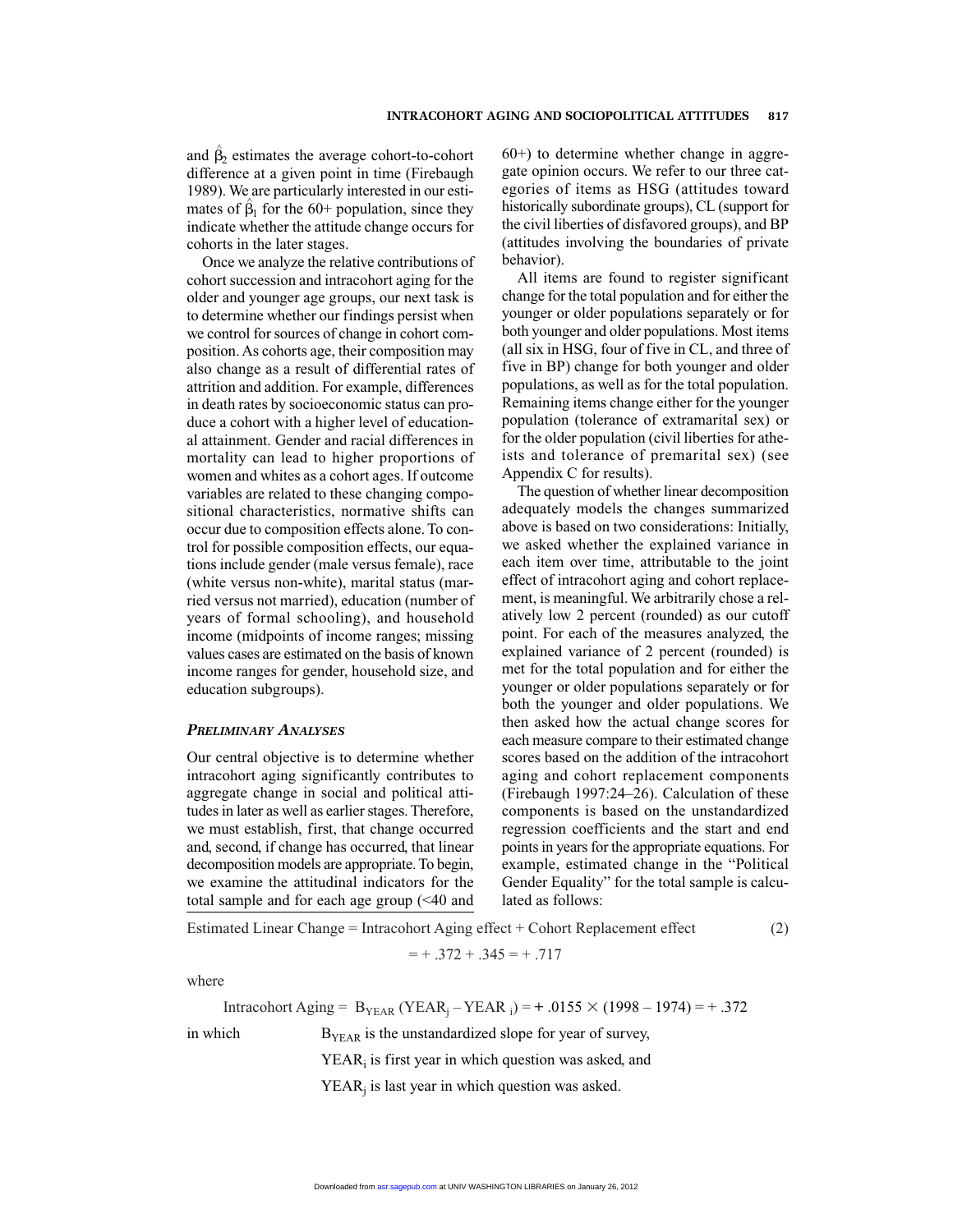and

Colort Replacement =

\n
$$
B_{\text{COHORT}}(\text{AVB}_{j} - \text{AVB}_{i}) = +.0150 \times (1952.4 - 1929.4) = +.345
$$

where  $B_{\text{COHORT}}$  is the unstandardized slope for respondent's birth cohort, AVB<sub>i</sub> is average cohort year for the first year in which question was asked, and  $AVB_i$  is average cohort year for the last year in which question was asked.

The actual observed change is  $+ .616$  (rounded to .62 in Appendix C), so the ratio of estimated change to observed change is + .717 / + .616 or 1.16. As summarized in Appendix D, all item ratios are within 75 to 133 percent (3/4 to 4/3) of observed change for the total or for either or both of the two age groups.<sup>2</sup>

# **ANALYTIC RESULTS**

In this second stage of analysis, we address three questions for the two age groups that are the focus of this article: (1) Is there evidence of a significant intracohort aging effect on attitudes for the  $60+$  age group as well as the  $\leq 40$  age group? (2) Does the direction of the intracohort aging effect for the 60+ group indicate increased tolerance? (3) Does the age group comparison of intracohort aging effects on attitudes toward historically subordinate groups differ from the comparison of attitudes toward civil liberties and privacy issues? We address the first question by examining the significance of regression coefficients indicative of intracohort aging for both age groups across all items and by comparing the proportion of aggregate change allocated to intracohort aging relative to cohort replacement. We address the second question by attending to the sign of significant regression coefficients indicative of intracohort aging and

comparing them across categories of attitudes. Finally, we address the third question by comparing the magnitude of the intracohort aging components for younger and older age groups; significant age group differences are determined through inference tests for the difference in coefficients (Hardy 1993; Howell 1987).

## *THE CONTRIBUTION OF INTRACOHORT AGING TO ATTITUDE CHANGE*

Table 1 shows the intracohort aging (IA) and cohort replacement  $(CR)$  standardized<sup>3</sup> regression coefficients within each age group for unadjusted analyses (columns 1 to 4) and for analyses adjusted for the compositional effects of gender, race, marital status, education, and household income (columns 5 to 8). Of the 16 attitude items, intracohort aging appears to make a significant unadjusted contribution to aggregate change in 13 items for the <40 age group compared to 11 items for the 60+ age group (columns 1 and 3). When composition effects are controlled, the number of significant intracohort aging effects drops to 12 for the younger age group and remains at 11 for the older group (columns 5 and 7).

For the adjusted results, the 60+ group is characterized by significant intracohort aging effects in four of the six items relating to historically subordinate groups, compared to five of six for the <40 age group. There are three significant effects for the five civil liberties items in both age groups and four significant intracohort aging effects for the five privacy items in both age groups.

When we look more closely at the items for which intracohort aging is a significant component in the adjusted results, all of the significant effects for the historically subordinate groups and civil liberties items change in the direction of increased tolerance for the 60+ age group. By contrast, structural reasons for inequality (HSG) and two of three significant civil liberties effects are in the opposite direction for the <40 age group. Within the bound-

<sup>2</sup> Readers familiar with the GSS will recognize that some items that might logically have been included such as attitudes toward abortion—are omitted from our analysis. The abortion questions are all dichotomies, so indices were constructed and submitted to the same kinds of tests for significant change over time, linearity, and linear decomposition as were the measures analyzed here. Unlike the measures used in this article, none of the abortion measures could meet all of the criteria established.

<sup>3</sup> We report standardized regression coefficients in this table because we are primarily interested in the comparison of the two components of change for each item; therefore, our comparison occurs within equations.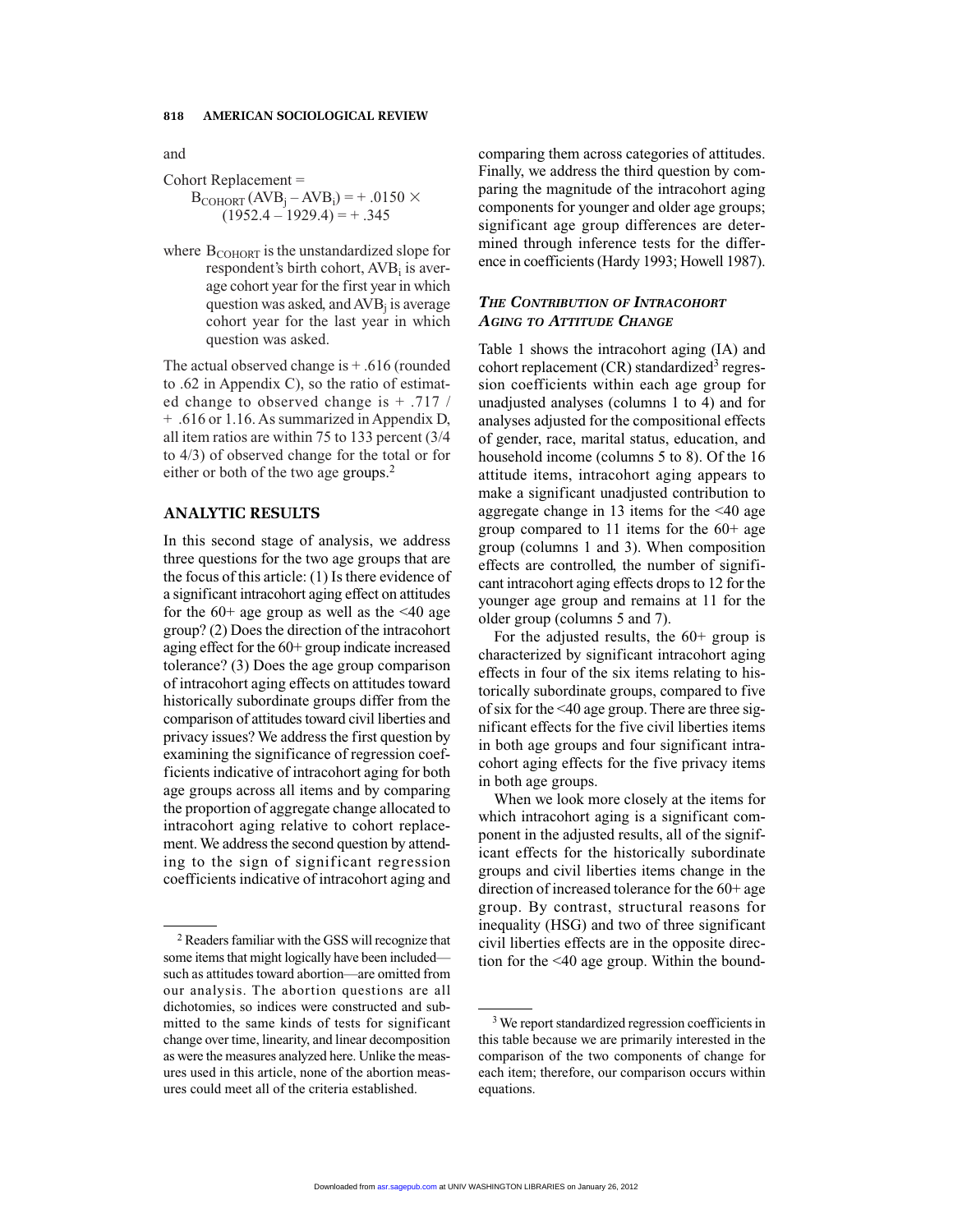|                                                  | Unadjusted Betas |                     |                   |             |                     | <b>Adjusted Betas</b> |                 |             |
|--------------------------------------------------|------------------|---------------------|-------------------|-------------|---------------------|-----------------------|-----------------|-------------|
|                                                  |                  | $<$ 40 Years        |                   | $60+$ Years | $< 40$ Years        |                       |                 | $60+$ Years |
|                                                  | IA               | CR                  | IA                | CR          | IA                  | CR                    | IA              | CR          |
| Measure                                          | (1)              | (2)                 | $\left( 3\right)$ | (4)         | (5)                 | (6)                   | (7)             | (8)         |
| Attitudes Toward Historically Subordinate Groups |                  |                     |                   |             |                     |                       |                 |             |
| Political Gender Equality                        | .165             | .039                | .104              | .200        | .121                | .059                  | .094            | .137        |
| Economic Gender Equality                         | .064             | .041                | (.027)            | .216        | .042                | .037                  | (.002)          | .190        |
| Blacks are Pushing too Hard                      | .199             | .130                | .249              | (.038)      | .109                | .168                  | .228            | (.001)      |
| Whites have Right to Seg. Neighbor.              | .167             | .079                | .159              | .079        | .099                | .129                  | .166            | (.007)      |
| Individual Reasons for Race Inequality           | .084             | (.036)              | .117              | .095        | (.019)              | .085                  | .090            | .073        |
| Structural Reasons for Race Inequality           | $-.176$          | .052                | (.023)            | $-.106$     | $-.206$             | .058                  | $(.006) - .108$ |             |
| Support for Civil Liberties                      |                  |                     |                   |             |                     |                       |                 |             |
| Civil Liberties for Communists                   | (.028)           | .057                | .060              | .199        | $-.052$             | .094                  | .051            | .088        |
| Civil Liberties for Racists                      | $(.030) - .095$  |                     | .052              | .087        | $(-.012) - .062$    |                       | .048            | .039        |
| Civil Liberties for Homosexuals                  |                  | $.131$ $(.009)$     | .101              | .249        | .051                | .054                  | .081            | .156        |
| Civil Liberties for Militarists                  |                  | $.056(-.011)$       | (.028)            | .203        | $(-.005)$           | .037                  | (.009)          | .128        |
| Civil Liberties for Atheists                     | $(-.014)$        | .049                | (.034)            | .231        | $-.084$             | .080                  | (.025)          | .128        |
| Attitudes Toward Boundaries of Privacy           |                  |                     |                   |             |                     |                       |                 |             |
| "Right to Die"                                   | .044             | .045                | .063              | .087        | .039                | .048                  | .067            | .044        |
| Tolerance of Homosexual Sex                      | .055             | .072                | (.011)            | .171        | (.017)              | .068                  | $(-.017)$       | .131        |
| Tolerance of Extramarital Sex                    |                  | $-.145 (-015) -067$ |                   | .093        | $-.134-.089$        |                       | $-.089$         | .073        |
| Tolerance of Premarital Sex                      | $-.110$          |                     | $.145 - .103$     | .249        | $-.081$             | .079                  | $-.100$         | .205        |
| Less Restrictive Divorce Laws                    | $-.135$          |                     | $.076 - .094$     | .106        | $-.094 (-022) -108$ |                       |                 | .099        |

**Table 1.** Intracohort Aging (IA) and Cohort Replacement (CR) Betas by Age Categories, Unadjusted and Adjusted for Composition Effects (General Social Survey, 1974–2004)

*Note:* All Betas are significant at the .05 level (two-tailed test) except for those in parentheses.

aries of the privacy domain, both age groups show similar patterns for their significant intracohort aging effects: a trend toward increased tolerance on the "right to die" issue but a trend away from tolerance on issues relating to premarital and extramarital sex and divorce laws.

When one examines the proportion of the trend that is attributable to intracohort aging (Table 2), the range of percentages is substantial—from a nonsignificant 1.4 (economic gender equality in the adjusted comparisons for  $60+)$  to a high of 99.6 (blacks are pushing too hard in the adjusted comparisons for 60+). Focusing only on the effects in the analyses adjusted for sample composition (columns 3 and 4), three patterns can be discerned. First, the *proportional* effect attributable to intracohort aging is equal to or greater than that of cohort replacement a little over half the time (10 times for measures among those <40 and eight times for measures among those 60+). Second, the percent of effect attributable to intracohort aging is larger in the younger group for 10 of the items, and this pattern applies especially to boundaries of privacy, which includes three items for which the trend is away from increased

tolerance. Third, although very few of the percentages for any item (e.g., civil liberties for Communists and tolerance of extramarital sex) are within 10 percent of each other, the discrepancies between the <40 and 60+ percentages are quite obvious but not all in one direction. Within the historically subordinate groups' domain, for example, half the comparisons show a much larger IA percentage for the younger group, while half reflect a much larger percentage for the older group. The scales for atheists and racists reflect this difference in the civil liberties domain, as the former trend is comprised mostly of IA effects in the younger group, while the latter results primarily from IA effects in the older group. Finally, the boundary items tend to show substantial IA effects, regardless of age group.

Differences in the proportion of total change attributable to the IA process provide information about the relative composition of change that occurs. We want to know whether the coefficient relevant to the IA component of change differs by when in the life course that change occurs. Continuing to focus on intracohort aging only, we address the potential importance of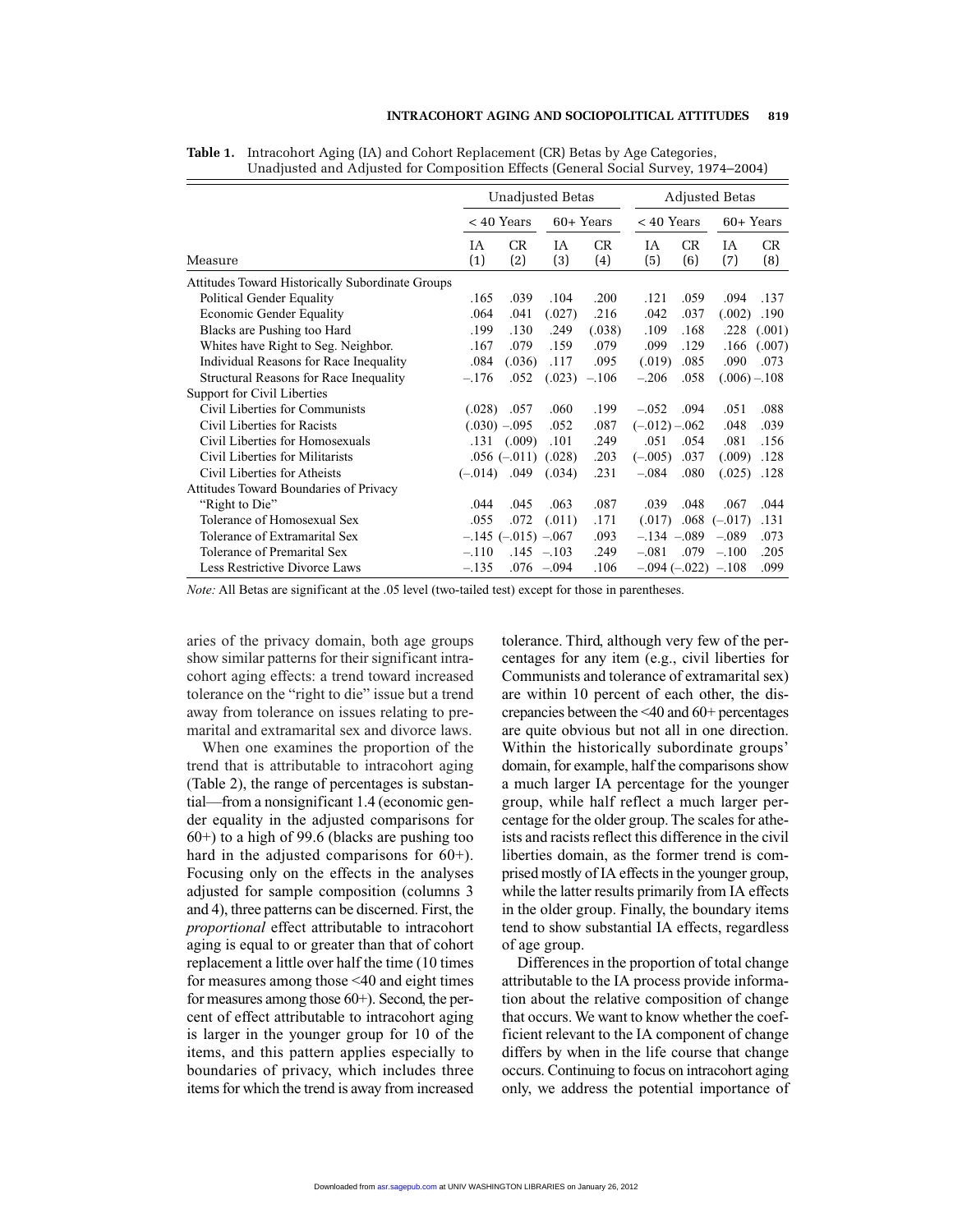|                                                  | Percent Change Effect Due to IA |             |              |             |  |  |
|--------------------------------------------------|---------------------------------|-------------|--------------|-------------|--|--|
|                                                  | Unadjusted                      |             |              | Adjusted    |  |  |
|                                                  | $< 40$ Years                    | $60+$ Years | $< 40$ Years | $60+$ Years |  |  |
| Measure                                          | (1)                             | (2)         | (3)          | (4)         |  |  |
| Attitudes Toward Historically Subordinate Groups |                                 |             |              |             |  |  |
| Political Gender Equality                        | 84.4                            | 43.6        | 72.5         | 50.0        |  |  |
| <b>Economic Gender Equality</b>                  | 67.1                            | 15.9        | 59.6         | 1.4         |  |  |
| Blacks are Pushing too Hard                      | 63.7                            | 89.0        | 42.7         | 99.6        |  |  |
| Whites have Right to Segregated Neighborhood     | 74.1                            | 75.8        | 50.6         | 97.2        |  |  |
| Individual Reasons for Race Inequality           | 75.3                            | 65.1        | 22.3         | 65.3        |  |  |
| Structural Reasons for Race Inequality           | 81.5                            | 24.9        | 82.2         | 8.0         |  |  |
| Adjusted Average Percent Change Due to IA        |                                 |             | 55.0         | 53.6        |  |  |
| Support for Civil Liberties                      |                                 |             |              |             |  |  |
| Civil Liberties for Communists                   | 36.2                            | 27.6        | 39.1         | 42.1        |  |  |
| Civil Liberties for Racists                      | 27.7                            | 44.1        | 19.0         | 62.2        |  |  |
| Civil Liberties for Homosexuals                  | 94.4                            | 34.7        | 53.0         | 40.7        |  |  |
| Civil Liberties for Militarists                  | 86.6                            | 15.2        | 13.1         | 8.6         |  |  |
| Civil Liberties for Atheists                     | 24.8                            | 15.5        | 55.2         | 19.5        |  |  |
| Adjusted Average Percent Change Due to IA        |                                 |             | 35.9         | 34.6        |  |  |
| Attitudes Toward Boundaries of Privacy           |                                 |             |              |             |  |  |
| "Right to Die"                                   | 54.9                            | 50.4        | 50.2         | 68.2        |  |  |
| Tolerance of Homosexual Sex                      | 47.2                            | 7.9         | 23.2         | 14.3        |  |  |
| Tolerance of Extramarital Sex                    | 91.8                            | 49.0        | 63.8         | 61.6        |  |  |
| Tolerance of Premarital Sex                      | 47.0                            | 34.4        | 54.6         | 38.1        |  |  |
| Less Restrictive Divorce Laws                    | 67.6                            | 53.0        | 83.2         | 57.9        |  |  |
| Adjusted Average Percent Change Due to IA        |                                 |             | 55.0         | 48.0        |  |  |

| <b>Table 2.</b> Percent of Trend Attributable to Intracohort Aging Change Effect, Unadjusted and |  |
|--------------------------------------------------------------------------------------------------|--|
| Adjusted for Composition Effects (General Social Survey, 1974–2004)                              |  |

*Note:* See text for formulas to calculate intracohort aging and cohort replacement effects.

compositional effects and explicitly compare IA coefficients for each age group, both without and with composition controls, using the difference of coefficients test mentioned above. Table 3 (columns 1, 2, 4, and 5) shows these coefficients for the earlier and later stages of the life course, without and with controls for differential mortality. Composition controls appear to matter more for the younger age group, because, as shown in columns 1 and 4, some attitudes' significant intracohort aging effects become nonsignificant with controls, while others' nonsignificant effects become significant with controls. While one item in each domain (individual reasons for inequality in HSG, civil liberties for militarists in CL, and tolerance of homosexual sex in BP) becomes nonsignificant with controls, in the CL categories compositional effects appear to play the most important role among the younger age group, as negligible intracohort aging effects regarding Communists and atheists become significantly negative when compositional effects are controlled. In contrast, composition controls do not affect the significance of any of the intracohort aging coefficients for the older age group.

Comparing older and younger intracohort aging coefficients when composition is controlled shows significantly greater intracohort aging shifts toward tolerance or significantly lower conservative shifts in the older group for eight of the 16 comparisons (four HSG, three CL, one BP). Only economic gender equality shows the <40 group becoming more liberal and the 60+ group not changing, but the difference is not significant.<sup>4</sup> Among the remain-

<sup>4</sup> In earlier analyses, we created a second economic gender equality measure that had one additional item but was limited to a shorter time period (1977 to 1998 as opposed to 1977 to 2004). The alternate measure showed that, while both younger and older groups exhibit a liberal effect in predicting economic gender equality, the younger group's effect is significantly stronger. We chose to use the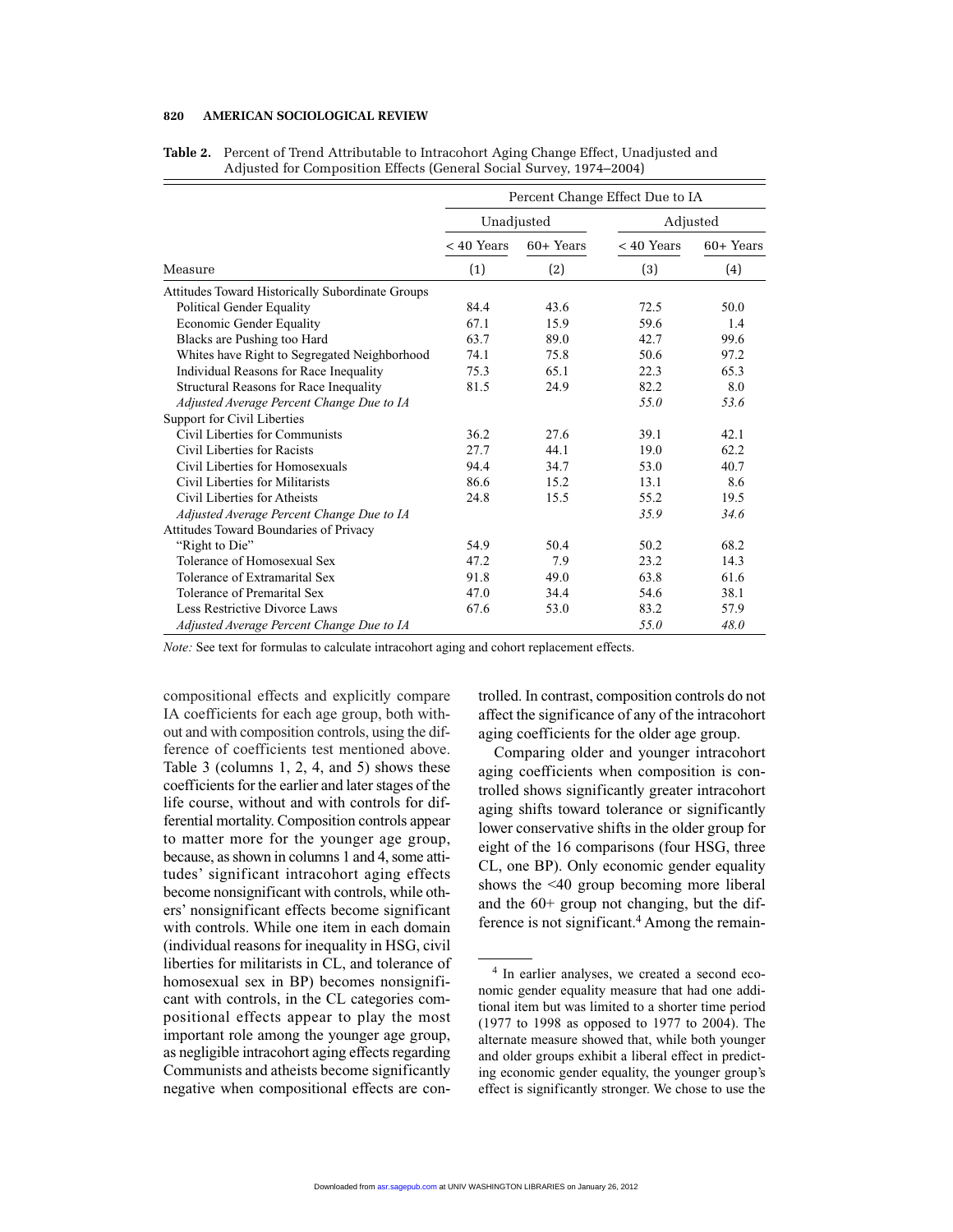| l<br>I<br>١<br>l<br>I<br>ļ<br>j<br>l<br>ا<br>الم<br>l<br>١<br>I<br>١<br>l<br>l | I<br>I<br>l |  |
|--------------------------------------------------------------------------------|-------------|--|
|                                                                                |             |  |

|                                                                                                                                                                                                                                                                      |              | Composition Effects<br>Unadjusted for |             |                                                                                                                                        | Composition Effects<br>Adjusted for |            |
|----------------------------------------------------------------------------------------------------------------------------------------------------------------------------------------------------------------------------------------------------------------------|--------------|---------------------------------------|-------------|----------------------------------------------------------------------------------------------------------------------------------------|-------------------------------------|------------|
|                                                                                                                                                                                                                                                                      | $< 40$ Slope | $60 + Slope$                          | T-Test      | $< 40$ Slope                                                                                                                           | $60 + Slope$                        | T-Test     |
| Measure                                                                                                                                                                                                                                                              | $\Xi$        | $\overline{2}$                        | ල           | E                                                                                                                                      | ල                                   | $\odot$    |
| Attitudes Toward Historically Subordinate Groups                                                                                                                                                                                                                     |              |                                       |             |                                                                                                                                        |                                     |            |
| Political Gender Equality                                                                                                                                                                                                                                            | 018          | 016                                   | .55         | 013                                                                                                                                    | 015                                 | $-36$      |
| Economic Gender Equality                                                                                                                                                                                                                                             | .018         | (008)                                 | 1.40        | $012$<br>$012$                                                                                                                         |                                     | 1.56       |
| Blacks are Pushing too Hard                                                                                                                                                                                                                                          | 022          | .024                                  | $-58$       |                                                                                                                                        |                                     | $-2.97**$  |
| Whites have Right to Segregated Neighborhood                                                                                                                                                                                                                         | .024         | .026                                  | $-55$       | .014                                                                                                                                   |                                     | $-3.26***$ |
| Individual Reasons for Race Inequality                                                                                                                                                                                                                               | .008         | .013                                  | $-1.69$     | (.002)                                                                                                                                 |                                     | $-2.74**$  |
| Structural Reasons for Race Inequality                                                                                                                                                                                                                               | $-0.020$     | (003)                                 | $-6.91***$  | $-0.023$                                                                                                                               | (001)                               | $-7.18***$ |
| Support for Civil Liberties                                                                                                                                                                                                                                          |              |                                       |             |                                                                                                                                        |                                     |            |
| Civil Liberties for Communists                                                                                                                                                                                                                                       | (.003)       | .008                                  | $-1.36$     | $-0.006$                                                                                                                               | .006                                | $-4.16***$ |
| Civil Liberties for Racists                                                                                                                                                                                                                                          | (.004)       | 008                                   | $-94$       | $(-.002)$                                                                                                                              | $007$<br>$012$                      | $-2.43*$   |
| Civil Liberties for Homosexuals                                                                                                                                                                                                                                      | 016          | 014                                   | $\ddot{37}$ | .006                                                                                                                                   |                                     | $-1.73$    |
| Civil Liberties for Militarists                                                                                                                                                                                                                                      | .008         | (004)                                 | 1.17        | $(-.001)$                                                                                                                              | (.001)                              | $-56$      |
| Civil Liberties for Atheists                                                                                                                                                                                                                                         | $(-.002)$    | (600)                                 | $-1.94$     | $-0.009$                                                                                                                               | (.003)                              | $-4.34***$ |
| Attitudes Toward Boundaries of Privacy                                                                                                                                                                                                                               |              |                                       |             |                                                                                                                                        |                                     |            |
| "Right to $Die"$                                                                                                                                                                                                                                                     | 005          | 007                                   | $-90$       | 004                                                                                                                                    | 007                                 | $-1.22$    |
| Tolerance of Homosexual Sex                                                                                                                                                                                                                                          | .008         | (.001)                                | $2.25*$     | (.003)                                                                                                                                 | $-002$                              | 1.40       |
| Tolerance of Extramarital Sex                                                                                                                                                                                                                                        | $-.013$      | $-005$                                | $-4.38***$  | $-.012$                                                                                                                                | $-0.006$                            | $-3.03**$  |
| Tolerance of Premarital Sex                                                                                                                                                                                                                                          | $-.014$      | $-.014$                               | $-5$        | $-0.010$                                                                                                                               | $-.013$                             | 96.        |
| Less Restrictive Divorce Laws                                                                                                                                                                                                                                        | $-.013$      | $-0.008$                              | $-2.32*$    | $-0.009$                                                                                                                               | $-0.009$                            | $\infty$   |
| the age-specific unstandardized slopes divided by the square root of the sum of the respective variances for each slope (Hardy 1993; Howell 1987)<br>Notes: All unstandardized slopes are significant<br>* $p < 0.05$ ; ** $p < 0.01$ ; *** $p < 0.01$ (two-tailed). |              |                                       |             | at the .05 level (two-tailed test), except for those in parentheses. Differences of slopes t-tests are based on the difference between |                                     |            |

**INTRACOHORT AGING AND SOCIOPOLITICAL ATTITUDES—–821**

Downloaded from [asr.sagepub.com](http://asr.sagepub.com/) at UNIV WASHINGTON LIBRARIES on January 26, 2012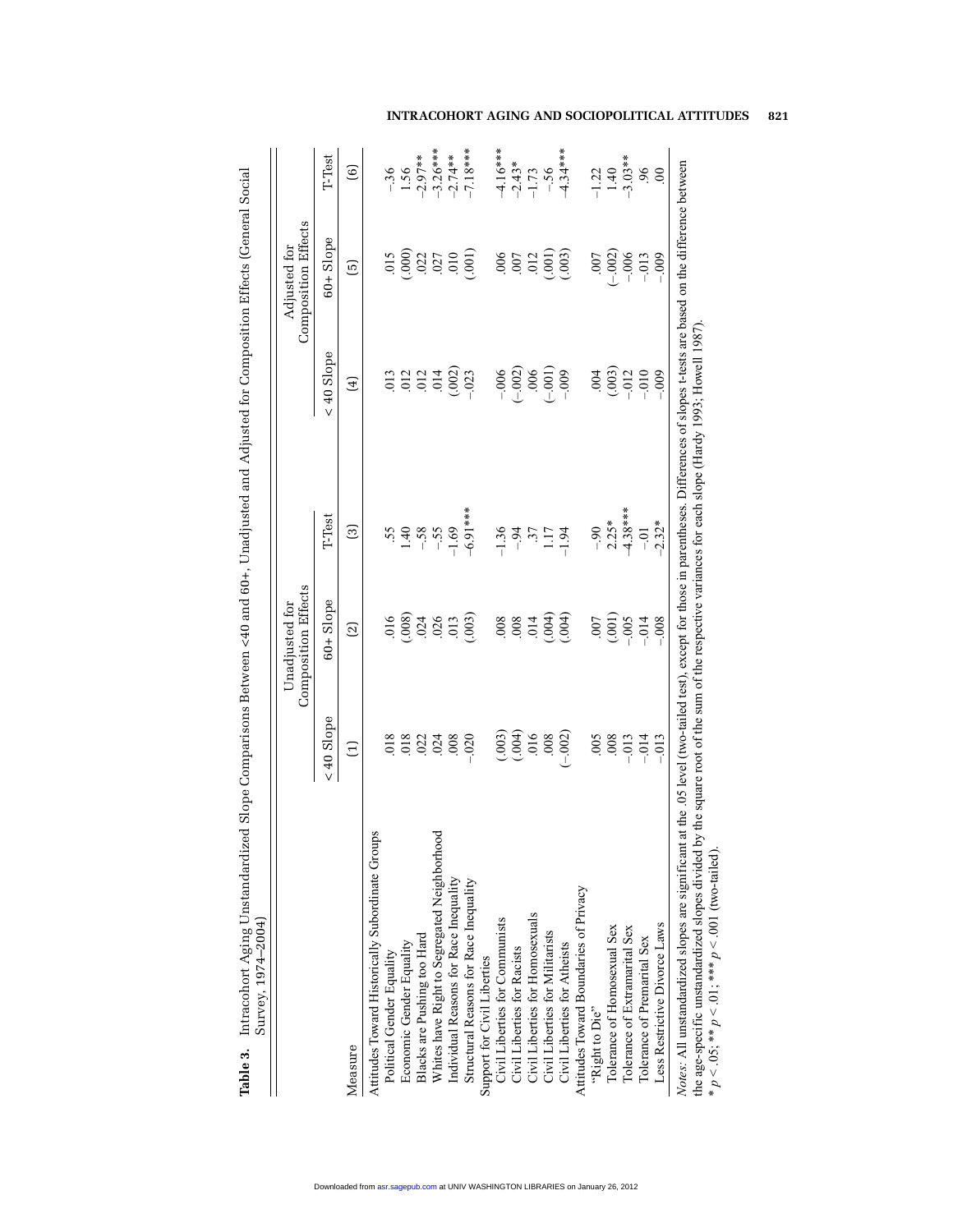

**Figure 1.** Unstandardized Intracohort Aging Slopes by Age and Measure and Adjusted for Composition Effects

*Notes:*  $\dagger$  = no change for the 60+ group. \* = significant slope differences at the .05 level (two-tailed tests).

ing seven items, four of which are in the privacy area, change or the absence of change appears similar for both age groups.

Figure 1 illustrates the main patterns of findings, which allows a visual comparison of the magnitude and direction of intracohort aging slopes by age group. Bars are arranged vertically by measure and paired by age group within each measure, with the first bar of each pair illustrating change for the 60+ group, and the bar immediately below illustrating change for the <40 adults. Consistent with table coefficients, bars moving in a positive direction represent liberal change, while bars moving in a negative direction represent conservative change. An asterisk next to a 60+ bar represents a significant difference between age groups, as shown in Table 3.

We find no significant difference in the IA coefficient for the two measures of gender inequality: both age groups move toward greater acceptance of political gender equality, while intracohort aging is more important for the younger group on economic gender equality. For items relating to race, within-cohort shifts toward tolerance occur more rapidly among the 60+ group on three of four items. On the structural reasons for inequality measure—whether discrimination and the absence of educational opportunities bear significant responsibility for racial inequality—the younger group registers significantly lower levels of agreement over time, while the older age group is stable.

Within-cohort change for the older group shifts them at a faster rate toward tolerance than the younger group on three of the five civil liberties items. Notably, the younger age group becomes significantly less interested in protecting the civil liberties of Communists and atheists over time. The two age groups either change at the same rate or remain stable on civil liberties for homosexuals and militarists.

The 60+ group is not significantly different from the <40 group on four of the five privacy items: both groups become more favorable toward the right-to-die, both become less tolerant of extramarital and premarital sex and

current measure because it covers a longer time span and excludes an item that had become quite skewed and was dropped from the GSS after 1998.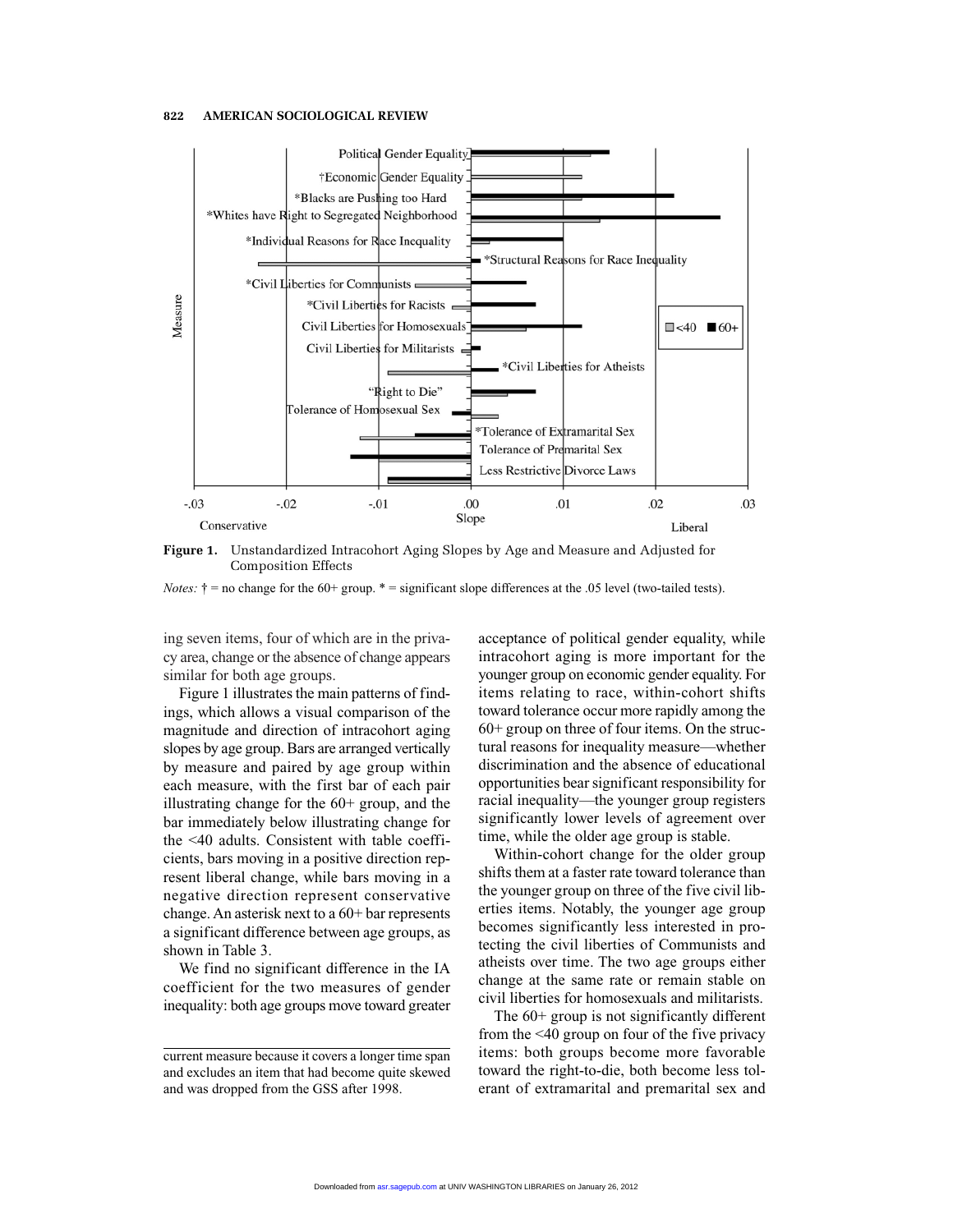easier divorce laws, and neither group changes their assessment of homosexual sex. The one difference is that the younger group becomes more intolerant of extramarital sex at a faster rate than the older group.

## **DISCUSSION**

Having completed a systematic analysis of more than 30 years of change in sociopolitical attitudes among people at different stages of the life course, we find that change is as common among older adults as younger adults. These findings contradict commonly held assumptions that aging leads to conservatism, as defined by stability of opinions or by beliefs associated with the political right. More generally, our results also question life course theories and theories of aging that at least implicitly set older people apart and emphasize persistence and adherence to earlier attitudes, values, and world views. Impressionable years'hypotheses and gerontological theories that focus on disengagement and persistence imply that aging is accompanied by a growing resistance to change. We do not claim to have falsified these theories, although the present findings lend little support to the more determinate predictions associated with these arguments. Rather, our data suggest that an emphasis on social structure that differentiates the old from the young fails to capture a social structure in which period effects can influence people across the lifespan.

Although cohort replacement has received considerable attention as a key mechanism of social change, within-cohort change is also important. If these mechanisms operate in the same direction, as they do in a number of items relating to women and African Americans, not only does society benefit by replacing less tolerant cohorts with more tolerant cohorts, but as cohorts advance through stages of the life course, they attend less to the arguments of cohorts who came before them and move more in the direction of cohorts who follow them, cohorts that include their children and grandchildren. But even when the 60+ group moves toward more tolerant attitudes, we find no case where they end the observation period by overtaking the younger age group. At best the "tolerance gap" between the older and younger groups collapses, and no significant gap remains. In other cases the gap narrows, and occasionally both age groups become more tolerant, but the "gap" between them remains roughly the same.

When intracohort aging and cohort replacement operate in opposite directions, as they do on the question about premarital sex for both age groups (Table 1), changes in attitudes as cohorts age provide a braking action to the more permissive attitudes that characterize incoming cohorts. If change is simply a function of the shifting composition of social actors, societal change could occur steadily or profoundly, depending on how radically cohorts-at-earlystages of the life course disagree with their parent and grandparent generations. But social change occurring in this way can also alienate cohorts-in-middle and later-adulthood, since the conflict cannot be reduced by persuasion or debate or discussion, or any of the civil processes at the heart of democracies. As cohorts reach later life-course stages, they would feel increasingly dissatisfied and perhaps become increasingly disengaged. Society as a whole would receive little benefit from the experience, strategic insight, and general knowledge held by these cohorts. If instead, cohort views bounced back and forth so that children's views on these issues were more similar to their grandparents, and less like their parents, then the ideas of the middle generation would be under constant critique from both newer and older cohorts. Clearly, our data do not support replacement as the sole or exclusive mechanism of social change; instead, the effects of cohort replacement are often either reinforced or reigned in by intracohort aging changes in attitudes.

The fact that for a number of attitudes, older cohorts become more liberal when younger cohorts are becoming more liberal, and more conservative when younger cohorts are becoming more conservative, strongly suggests an "event-graded" model of change:

From this perspective, individual attitudes are continually susceptible to change over the life course. People's attitudes are assumed to be responsive to changes in their immediate social and political environments. Technological innovations, changes in economic welfare, and changes in the quality of life are examples of factors that influence individuals vulnerable to change, regardless of age. (Alwin et al. 1991:18)

This model is also consistent with "a lifelong openness to change" (Kinder and Sears 1985).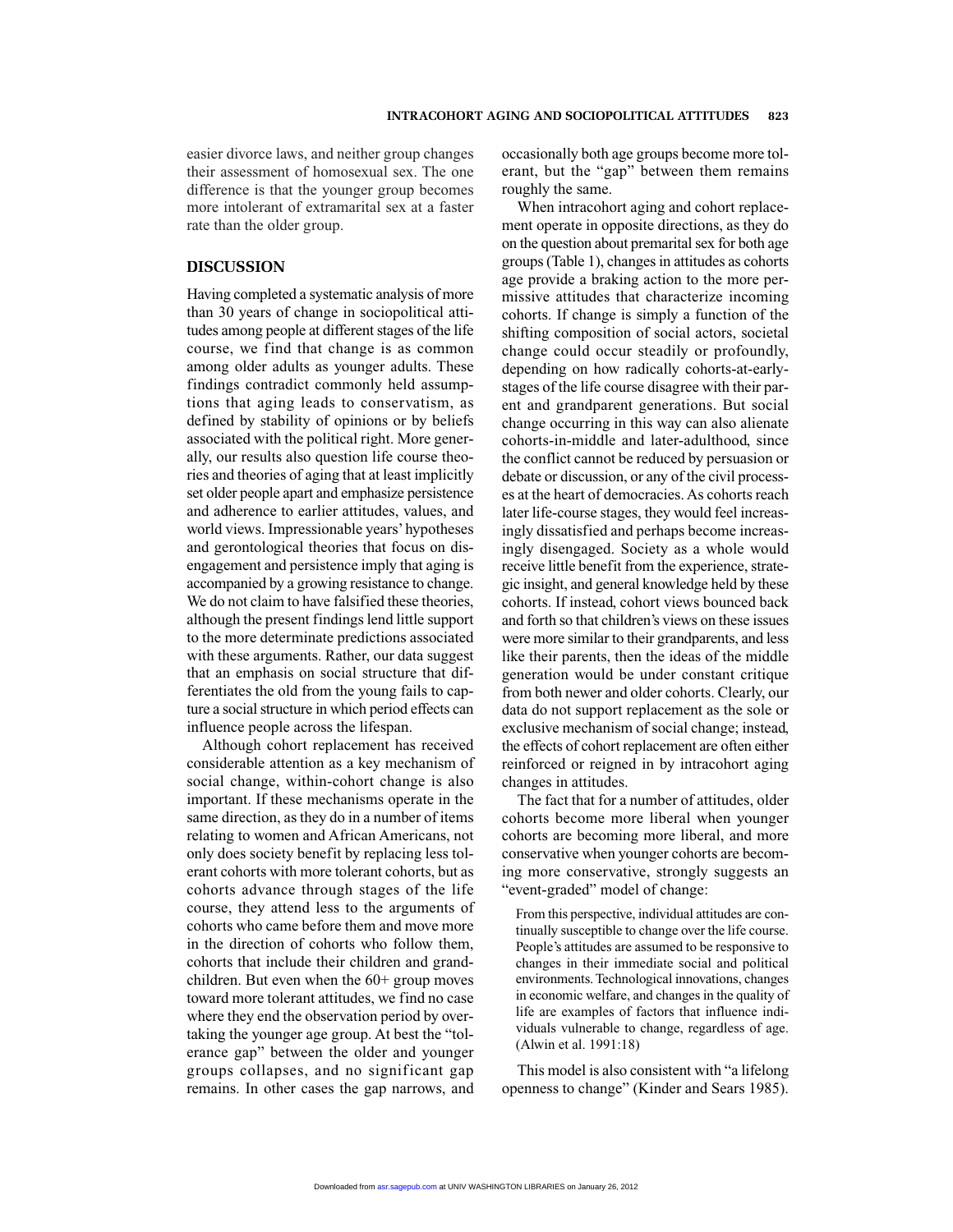The apparent susceptibility of different age groups to social change strongly suggests the importance of period effects, but it also leads us to some cautions regarding the interpretation of results from this research.

# *LIMITATIONS*

The data are from successive cross-sectional surveys, not panel data. While intracohort aging changes in attitudes over time reflect the net results of individual changes, a more definitive test would require panel data on individuals who are followed over multiple waves and measures suited to repeated assessment. We thus do not claim to have studied "individuallevel change." Instead, as is often the case in physics, we identified a pattern that, at a distance, suggests such change is occurring. Neither have we attempted to separately account for age, period, and cohort effects. Period effects are implicated in both the cohort replacement mechanism and the mechanism of intracohort aging (Firebaugh 1990), as are any interactions between period and cohort or period and aging. But our goal is not to explain how or why intracohort aging might occur; this first analytic step is to demonstrate that it does occur, that it is nontrivial in accounting for changes in attitudes, and that the direction of this shift cannot be taken for granted. With that in mind, we present evidence that malleability is common and that shifts in attitudes are neither necessarily nor inevitably in a conservative direction.

Time and place are two additional limitations. Our analysis focuses on roughly the last quarter of the twentieth century in the United States for a variety of conceptual and practical reasons. Would our results be replicated for the 30 preceding years and earlier? While we cannot know for certain, our earlier review of research centered on the 1960s and 1970s suggests that older cohorts have been changing attitudes right along with the rest of the adult population. Further, our own sensitivity analyses, using different starting and ending years, persuade us that our results are robust relative to small adjustments in timeframe. Nevertheless, analyses on the volatility of occupational aspirations by gender (Jacobs 1989) and of gender ideology (Bolzendahl and Myers 2004; Brewster and Padavic 2000) suggest potential period

effects during the course of the time period we examine in this article.

Place limitation, of course, raises two sorts of questions. First, are these changes peculiar to the United States? Again, limited information is available—primarily from Canada (e.g., Kanagy and Driedger 1996), Western Europe (e.g., Kraaykamp 2002; Scott 1998), Scandinavia (e.g., Hamberg 1991), and Taiwan (e.g., Hsu, Lew-Ting, and Wu 2001)—but it does suggest that these results may very well be representative of other cultures. Second, the sampling design of the GSS is structured to represent the adult U.S. population, but earlier research demonstrates that attitudes are not uniformly distributed across regions; therefore, change in attitudes may not be uniformly distributed.

## *MACRO- AND MICROLEVEL COHORT ATTITUDE CHANGE AND THE FUTURE*

At the beginning of this article, we noted the changing demographic makeup of the U.S. population and the important policy concerns associated with population aging that have taken center stage in our cultural and political debates. The concern voiced by Peterson (1999), that population aging will be accompanied by either increasing conservatism or increasing inflexibility, does not appear to be warranted by the data. Nor does the liberal enthusiasm of Roszak's (1998) predictions about baby boomers' continued progressive ideas appear justified. It may be true that the generation of baby boomers will retain the enthusiasm and interest in political and social matters that are core to the well-being of our society, but that is not the same as saying they will remain inflexibly liberal (for another empirical treatment, see Davis 2004). Finally, perhaps the most sobering interpretation of these findings of increased tolerance is to note that this greater tolerance is expressed to a survey researcher; such expressions do not necessarily manifest themselves in more tolerant, more accepting behavior in social situations. One could argue that what has changed is the understanding that one must *seem to be* tolerant when asked about attitudes. But even that is a change—a change in what is considered acceptable in today's society.

Other feared consequences of population aging also seem unfounded. For example, a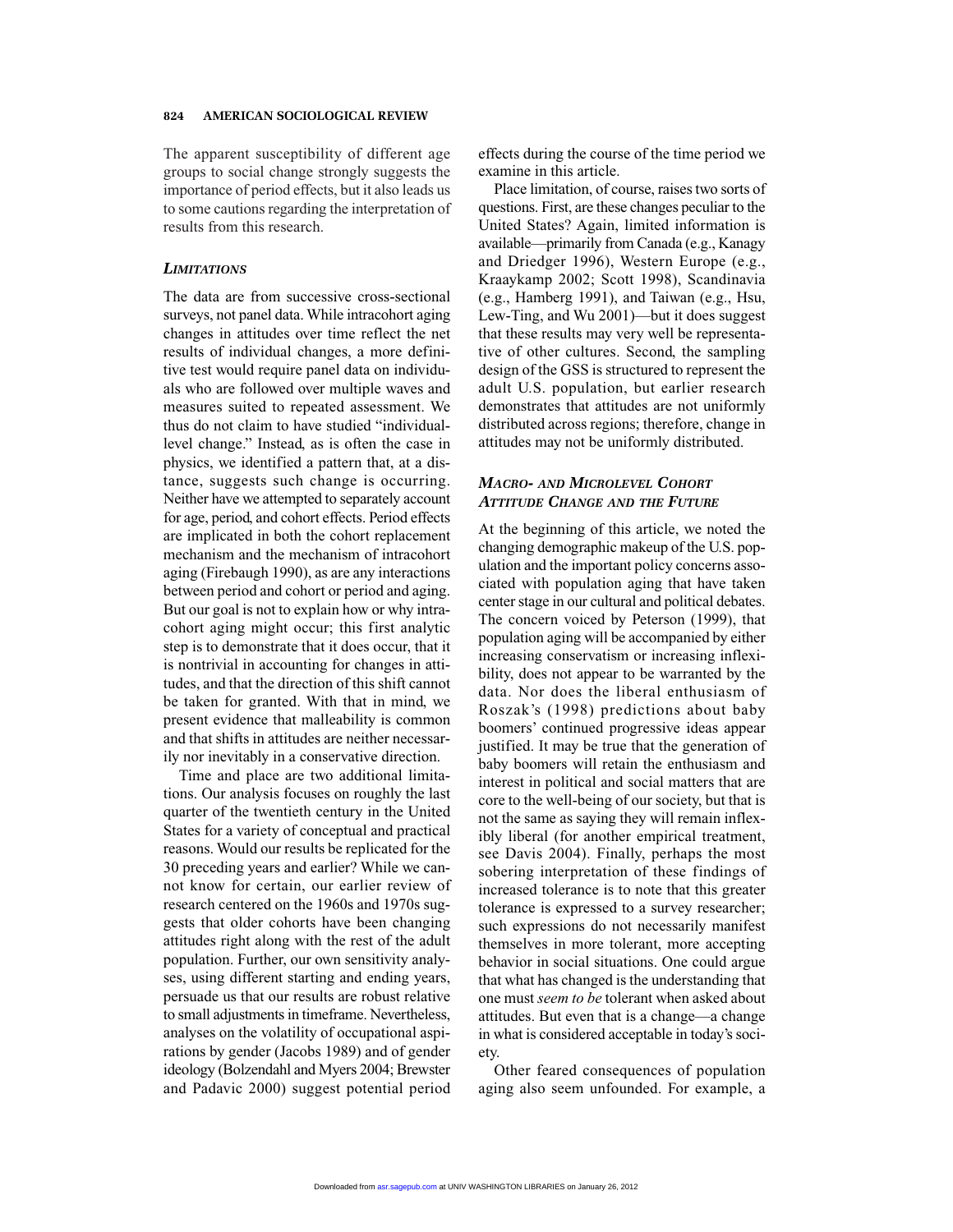working paper on the implications of "age retardation" prepared for the President's Council on Bioethics (2003, paragraph 7) echoes concerns about the social and psychological accompaniments of population aging:

If individuals did not age, if their functions did not decline and their horizons did not narrow, it might just be that societies would age far more acutely, and would experience their own sort of senescence—a hardening of the vital social pathways, a stiffening and loss of flexibility, a setting of the ways and views, a corroding of the muscles and the sinews.

These and similar cautionary expressions again appear to be rooted, at least implicitly, in the assumption that aging necessarily or inevitably brings with it increasing conservatism or rigidity, notions that receive no support in this study.

The implications of our aging society for both stability and change in social policy are profound. We face finite natural, social, and economic resources that threaten to reinvigorate generation gap debates concerning Social Security, Medicare, child care, school budgets, and the like. The results of this analysis clearly demonstrate that assumptions about the presumed inherent conservatism and inflexibility of aging are indeed stereotypes that are contradicted by the facts and thus have no place in our thinking about these issues.

*Nicholas L. Danigelis is Professor of Sociology and Chair of the Department of Sociology at the University of Vermont. His most recent published work has focused on health promotion practices among low-income women, the contextual effects of age and gender on the financial well-being of older Americans, and the relationship between aging and sociopolitical attitudes. He currently is studying the contextual impacts of age and gender on sociopolitical attitude change, the importance of work status on well-being in the preretirement years, and the relevance of time-deepening for older populations.*

*Melissa Hardy is a Distinguished Professor of Human Development, Sociology, and Demography and Director of the Gerontology Center at The Pennsylvania State University. Her current work involves the study of expectations, decisions, and behavior; models of change; measurement issues surrounding the concepts of risk and vulnerability; and demographic analyses of health trajectories and mortality. Recent publications include* The Handbook of Data Analysis *(2006).*

*Stephen J. Cutler is Professor of Sociology and the Bishop Robert F. Joyce Distinguished University*

*Professor of Gerontology at the University of Vermont. He is a past president of the Gerontological Society of America, a past chair of the Aging and Life Course Section of the American Sociological Association, a former editor of the* Journal of Gerontology: Social Sciences, *and he was a Senior Fulbright Scholar in Romania in 2004. His research and publications have been in the areas of caregiving, transportation, household composition, social and political attitude change, voluntary association participation, social aspects of cognitive change, and ethics.*

# **APPENDIX**

#### *APPENDIX A: QUESTION WORDING*

All variables have been recoded or constructed so that higher scores represent more liberal attitudes.

# *ATTITUDES TOWARD SUBORDINATE GROUPS*

## *Political Gender Equality:* range = 3–6

Do you agree or disagree with this statement? Women should take care of running their homes and leave running the country up to men?

If your party nominated a woman for President, would you vote for her if she were qualified for the job?

Tell me if you agree or disagree with this statement: Most men are better suited emotionally for politics than are most women.

# *Economic Gender Equality:* range = 4–16

Now I'm going to read several more statements. As I read each one, please tell me whether you strongly agree, agree, disagree, or strongly disagree with it. For example, here is the statement:

A working mother can establish just as warm and secure a relationship with her children as a mother who does not work.

It is more important for a wife to help her husband's career than to have one herself.

A preschool child is likely to suffer if his or her mother works.

It is much better for everyone involved if the man is the achiever outside the home and the woman takes care of the home and family.

*\*Blacks are Pushing too Hard:* range = 1–4 (Negroes/Blacks/African Americans) shouldn't

push themselves where they're not wanted.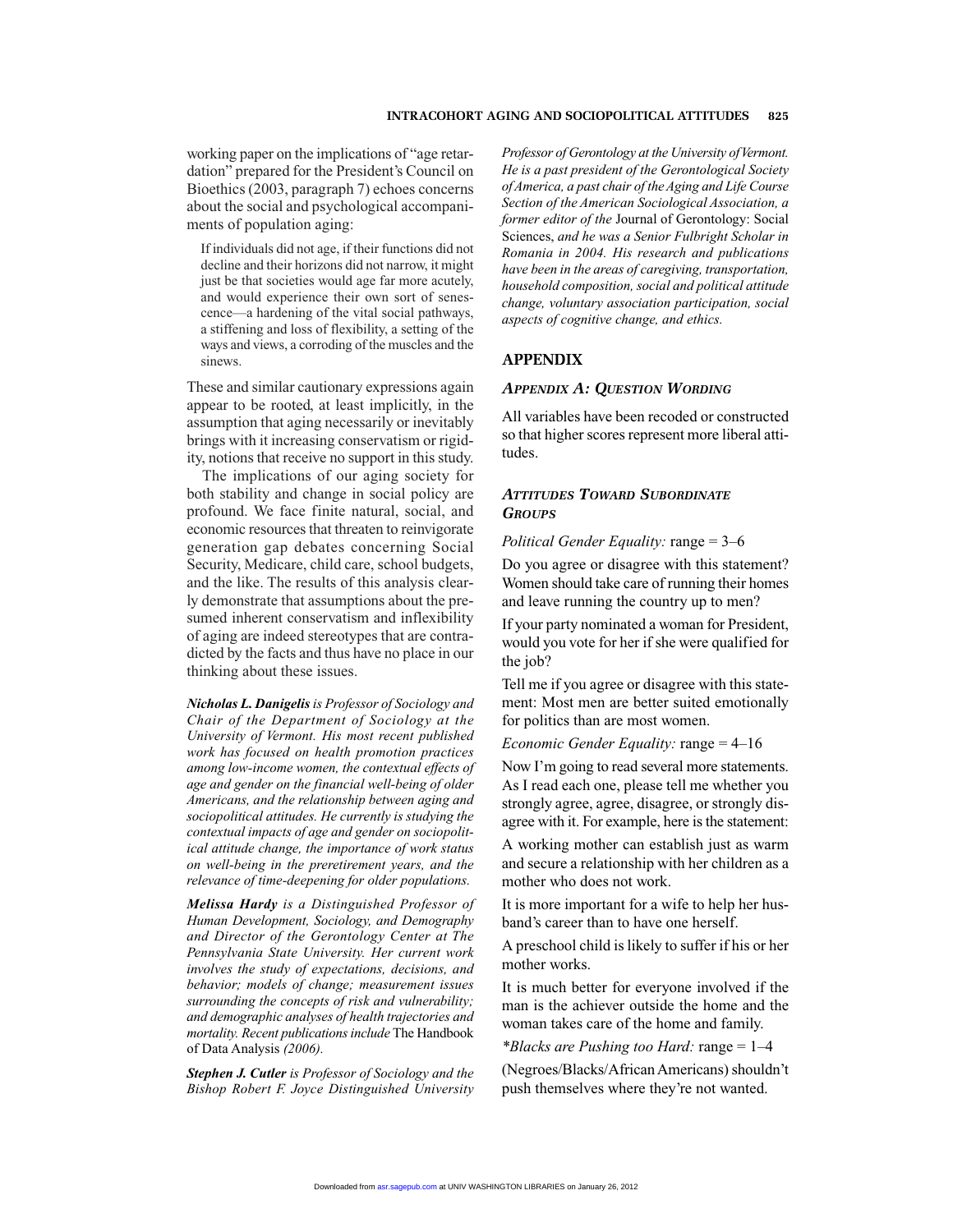*\*Whites have Right to Segregated Neighborhoods:* range  $= 1-4$ 

White people have a right to keep (Negroes/Blacks/African Americans) out of their neighborhoods if they want to, and (Negroes/Blacks/African Americans) should respect that right.

On the average (Negroes/Blacks/African Americans) have worse jobs, income, and housing than white people. Do you think these differences are ...

A. Mainly due to discrimination?

- B. Because most (Negroes/Blacks/African Americans) have less in-born ability to learn?
- C. Because most (Negroes/Blacks/African Americans) don't have the chance for education that it takes to rise out of poverty?
- D. Because most (Negroes/Blacks/African Americans) just don't have the motivation or will power to pull themselves up out of poverty?

*\*Structural Reasons for Race Inequality:* range  $= 0 - 2$ 

Sum of A and C

*\*Individual Reasons for Race Inequality:* range =  $0 - 2$ 

Sum of B and D

\*Analyses of these items are based on the white subsample only.

# *SUPPORT FOR CIVIL LIBERTIES*

There are always some people whose ideas are considered bad or dangerous by other people. For instance, somebody who is against all churches and religion ...

*Civil Liberties for Atheists:* range = 0–3

If such a person wanted to make a speech in your (city/town/community) against churches and religion, should he be allowed to speak, or not?

Should such a person be allowed to teach in a college or university, or not?

If some people in your community suggested that a book he wrote against churches and religion should be taken out of your public library, would you favor removing this book, or not?

Now, I should like to ask you some questions about a man who admits he is a Communist.

*Civil Liberties for Communists:* range = 0–3

Suppose this admitted Communist wanted to make a speech in your community. Should he be allowed to speak, or not?

Suppose he is teaching in a college. Should he be fired, or not?

Suppose he wrote a book which is in your public library. Somebody in your community suggests that the book should be removed from the library. Would you favor removing it, or not?

Or consider a person who believes that blacks are genetically inferior.

*Civil Liberties for Racists:* range = 0–3

If such a person wanted to make a speech in your community claiming that blacks are inferior, should he be allowed to speak, or not?

Should such a person be allowed to teach in a college or university, or not?

If some people in your community suggested that a book he wrote which said blacks are inferior should be taken out of your public library, would you favor removing this book, or not?

*Civil Liberties for Homosexuals:* range = 0–3

And what about a man who admits that he is a homosexual?

Suppose this admitted homosexual wanted to make a speech in your community. Should he be allowed to speak, or not?

Should such a person be allowed to teach in a college or university, or not?

If some people in your community suggested that a book he wrote in favor of homosexuality should be taken out of your public library, would you favor removing this book, or not?

Consider a person who advocates doing away with elections and letting the military run the country.

*Civil Liberties for Militarists:* range = 0–3

If such a person wanted to make a speech in your community, should he be allowed to speak, or not?

Should such a person be allowed to teach in a college or university, or not?

Suppose he wrote a book advocating doing away with elections and letting the military run the country. Somebody in your community suggests that the book be removed from the public library. Would you favor removing it, or not?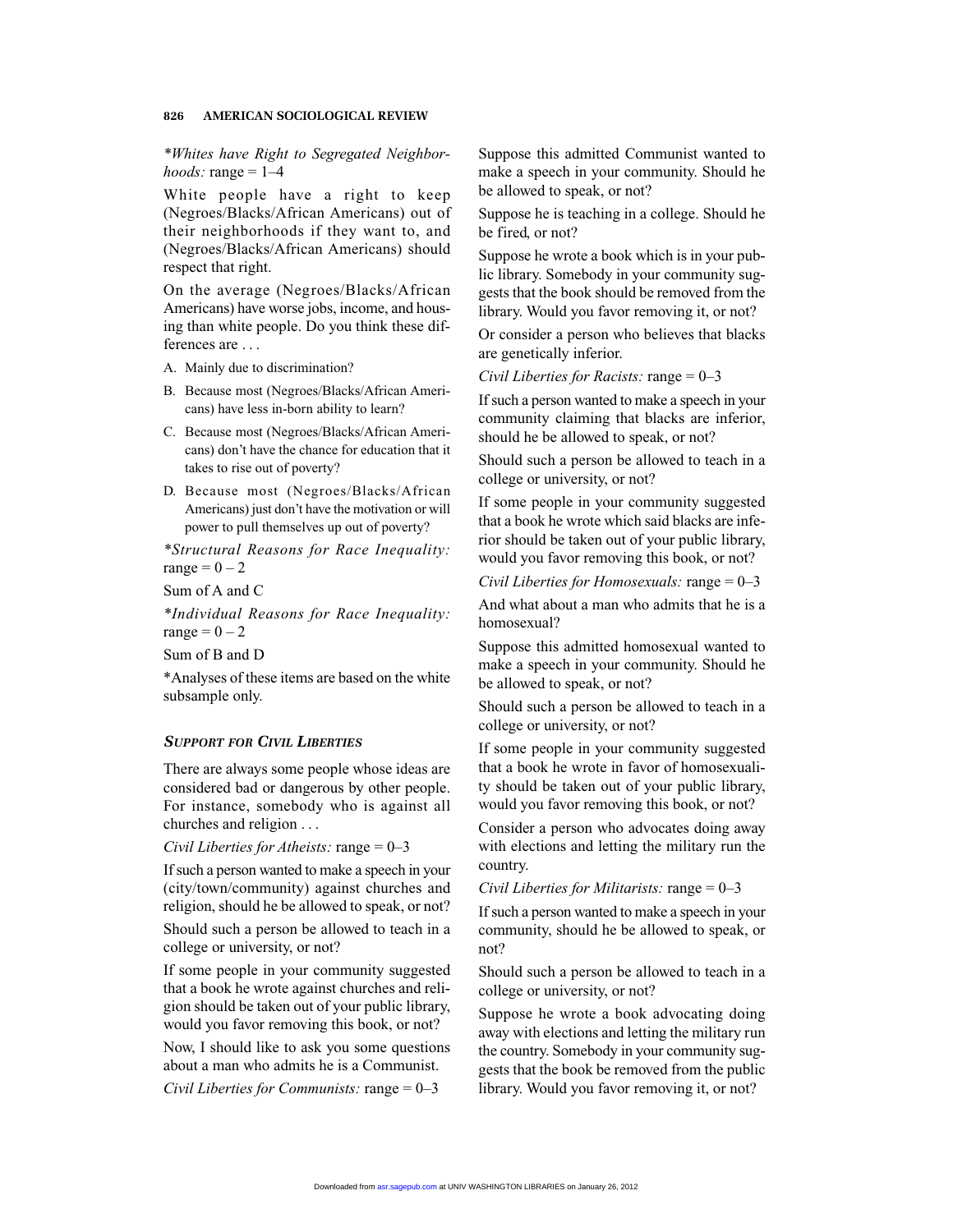## **INTRACOHORT AGING AND SOCIOPOLITICAL ATTITUDES—–827**

# *ATTITUDES TOWARD BOUNDARIES OF PRIVACY*

#### *Right to Die:* range  $= 0-2$

When a person has a disease that cannot be cured, do you think doctors should be allowed by law to end the patient's life by some painless means if the patient and his family request it?

Do you think a person has the right to end his or her own life if this person ...

Has an incurable disease?

*Tolerance of Homosexual Sex:* range = 1–4

What about sexual relations between two adults of the same sex—do you think it is always wrong, almost always wrong, wrong only sometimes, or not wrong at all?

# *Tolerance of Extramarital Sex:* range = 1–4

What is your opinion about a married person having sexual relations with someone other than the marriage partner—is it always wrong, almost always wrong, wrong only sometimes, or not wrong at all?

## *Tolerance of Premarital Sex:* range = 1–4

There's been a lot of discussion about the way morals and attitudes about sex are changing in this country. If a man and woman have sex relations before marriage, do you think it is always wrong, almost always wrong, wrong only sometimes, or not wrong at all?

*Less Restrictive Divorce Laws:* range = 1–3

Should divorce in this country be easier or more difficult to obtain than it is now?

**Appendix B.**—Characteristics of Social and Political Attitude Measures (General Social Survey, 1974–2004)

| Measure                                          | Number<br>of Surveys | Period    | Number<br>of Items | Range    | Cronbach's<br>Alpha |
|--------------------------------------------------|----------------------|-----------|--------------------|----------|---------------------|
| Attitudes Toward Historically Subordinate Groups |                      |           |                    |          |                     |
| Political Gender Equality                        | 16                   | 1974-1998 | 3                  | $3 - 6$  | .70                 |
| <b>Economic Gender Equality</b>                  | 14                   | 1977-2004 | 3                  | $3 - 12$ | .70                 |
| Blacks are Pushing too Hard                      | 14                   | 1972-2002 | 1                  | $1 - 4$  |                     |
| Whites have Right to Segregated Neighborhoods    | 15                   | 1972-1996 | 1                  | $1 - 4$  |                     |
| Individual Reasons for Race Inequality           | 14                   | 1977-2004 | 2                  | $0 - 2$  | .43                 |
| Structural Reasons for Race Inequality           | 14                   | 1977-2004 | $\mathfrak{D}$     | $0 - 2$  | .48                 |
| Support for Civil Liberties                      |                      |           |                    |          |                     |
| Civil Liberties for Communists                   | 21                   | 1972-2004 | 3                  | $0 - 3$  | .78                 |
| Civil Liberties for Racists                      | 18                   | 1976–2004 | 3                  | $0 - 3$  | .73                 |
| Civil Liberties for Homosexuals                  | 20                   | 1973-2004 | 3                  | $0 - 3$  | .82                 |
| Civil Liberties for Militarists                  | 18                   | 1976–2004 | 3                  | $0 - 3$  | .79                 |
| Civil Liberties for Atheists                     | 21                   | 1972-2004 | 3                  | $0 - 3$  | .75                 |
| Attitudes Toward Boundaries of Privacy           |                      |           |                    |          |                     |
| "Right to Die"                                   | 17                   | 1977-2004 | 2                  | $0 - 2$  | .69                 |
| Tolerance of Homosexual Sex                      | 20                   | 1973-2004 | 1                  | $1 - 4$  |                     |
| Tolerance of Extramarital Sex                    | 20                   | 1973-2004 | 1                  | $1 - 4$  |                     |
| Tolerance of Premarital Sex                      | 20                   | 1972-2004 | 1                  | $1 - 4$  |                     |
| Less Restrictive Divorce Laws                    | 19                   | 1974-2004 | 1                  | $1 - 3$  |                     |

*Note:* Higher scores denote more liberal attitudes, lower scores more conservative attitudes.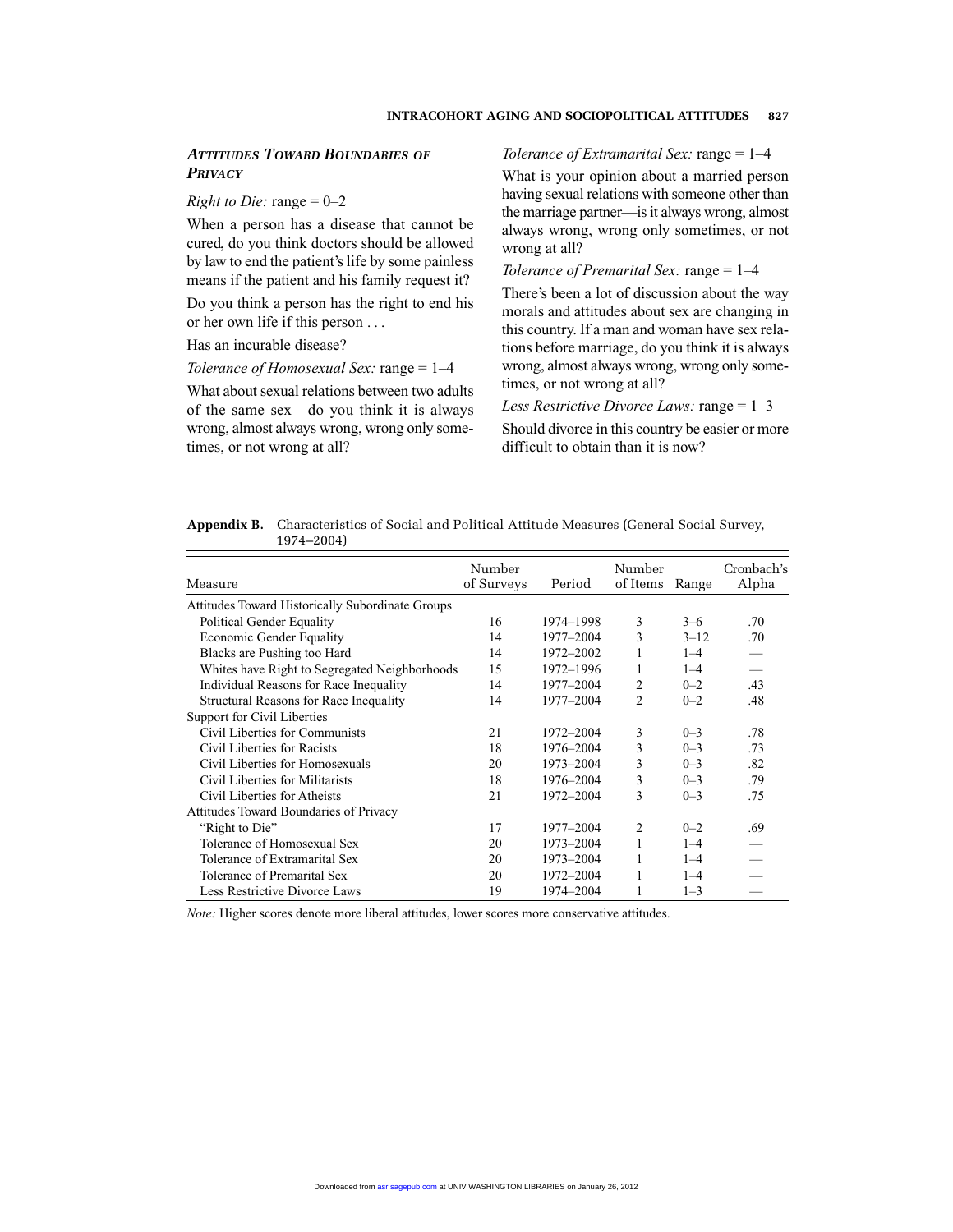|                                                  | Actual Change $(Att_i - Att_i)^a$ |          |          | T-Values                                                  |                                                           |
|--------------------------------------------------|-----------------------------------|----------|----------|-----------------------------------------------------------|-----------------------------------------------------------|
| Measure                                          | Total                             | < 40     | $60+$    | $Att_i$ for<br>$60+$ minus<br>Att <sub>i</sub> for $< 40$ | $Att_i$ for<br>$60+$ minus<br>Att <sub>i</sub> for $< 40$ |
| Attitudes Toward Historically Subordinate Groups |                                   |          |          |                                                           |                                                           |
| <b>Political Gender Equality</b>                 | $+.62$                            | $+.40$   | $+.73$   | $-8.06***$                                                | $-8.23***$                                                |
| Economic Gender Equality                         | $+1.35$                           | $+1.00$  | $+1.75$  | $-16.96***$                                               | $-6.97***$                                                |
| Blacks are Pushing too Hard                      | $+.92$                            | $+.78$   | $+.84$   | $-10.78***$                                               | $-5.93***$                                                |
| Whites have Right to Seg. Neighs.                | $+.73$                            | $+.64$   | $+.69$   | $-9.36***$                                                | $-7.65***$                                                |
| Individual Reasons for Race Inequality           | $+.34$                            | $+.19$   | $+.54$   | $-10.92***$                                               | $-3.76***$                                                |
| Structural Reasons for Race Inequality           | $-.23$                            | $-.38$   | $-.20$   | $-1.52$ (NS)                                              | $+1.43$ (NS)                                              |
| Support for Civil Liberties                      |                                   |          |          |                                                           |                                                           |
| Civil Liberties for Communists                   | $+.66$                            | $+.37$   | $+1.00$  | $-15.28***$                                               | $-3.23**$                                                 |
| Civil Liberties for Racists                      | $+.11$                            | $-.28$   | $+.53$   | $-12.77***$                                               | $-.17$ (NS)                                               |
| Civil Liberties for Homosexuals                  | $+.70$                            | $+.44$   | $+1.27$  | $-16.08***$                                               | $-3.45***$                                                |
| Civil Liberties for Militarists                  | $+.40$                            | $+.19$   | $+.69$   | $-16.24***$                                               | $-5.37***$                                                |
| Civil Liberties for Atheists                     | $+.47$                            | $(+.04)$ | $+.93$   | $-19.12***$                                               | $-3.65***$                                                |
| Attitudes Toward Boundaries of Privacy           |                                   |          |          |                                                           |                                                           |
| "Right to Die"                                   | $+.28$                            | $+.18$   | $+.32$   | $-7.31***$                                                | $-3.16**$                                                 |
| Tolerance of Homosexual Sex                      | $+.55$                            | $+.36$   | $+.63$   | $-13.69***$                                               | $-3.24**$                                                 |
| Tolerance of Extramarital Sex                    | $-.22$                            | $-.43$   | $(-.00)$ | $-9.95***$                                                | $1.04$ (NS)                                               |
| Tolerance of Premarital Sex                      | $+.41$                            | $(+.15)$ | $+.53$   | $-14.12***$                                               | $-5.62***$                                                |
| Less Restrictive Divorce Laws                    | $-.16$                            | $-.28$   | $-.18$   | $-7.49***$                                                | $-4.63***$                                                |

**Appendix C.**—Difference of Means Tests to Determine Change Over Time and Significant Attitude; Begin and End Points by Dependent Variable (General Social Survey, 1974–2004)

*Notes:* In columns 1 to 3, "+" indicates a liberal shift, "-" a conservative shift. All differences are significant at the .05 level (two-tailed test) except for those in parentheses. In columns 4 and 5,  $\ast p < .05$ ;  $\ast \ast p < .01$ ;  $\ast \ast \ast p <$ .001 (two-tailed difference of means test).

<sup>a</sup> Att<sub>i</sub> = average attitude score for first survey year in which question was asked; Att<sub>i</sub> = average score for last year.

## **REFERENCES**

- Alwin, Duane F. 2002. "Generations x, y, and z: Are They Changing America?" *Contexts* 1(4):42–51.
- Alwin, Duane F., Robert L. Cohen, and Theodore M. Newcomb. 1991. *Political Attitudes Over the Life Span: The Bennington Women After Fifty Years.* Madison, WI: The University of Wisconsin Press.
- Bolzendahl, Catherine I. and Daniel J. Myers. 2004. "Feminist Attitudes and Support for Gender Equality: Opinion Change in Women and Men, 1974–1998." *Social Forces* 83:759–90.
- Brewster, Karin L. and Irene Padavic. 2000. "Change in Gender-Ideology, 1977–1996: The Contribution of Intracohort Change and Population Turnover." *Journal of Marriage and the Family* 62:477–87.
- Brooks, Clem and Catherine Bolzendahl. 2004. "The Transformation of U.S. Gender Role Attitudes: Cohort Replacement, Social-Structural Change, and Ideological Learning." *Social Science Research* 33:106–33.
- Commission on Population Growth and the American Future. 1972. *Population and the American Future.* New York: New American Library.
- Cutler, Neal E. 2000. "Myths and Realities of Aging 2000." Presented at the annual meeting of the

Gerontological Society of America, November, Washington, DC.

- Czaja, Sara J. and Phyllis Moen. 2004. "Technology and Employment." Pp. 150–78 in *Technology for Adaptive Aging,* edited by R. W. Pew and S. B. Van Hemel. Washington, DC: The National Academies Press.
- Czaja, Sara J. and Joseph Sharit. 1998. "Age Differences in Attitudes Toward Computers." *Journal of Gerontology: Psychological Sciences* 53B:P329–40.
- Danigelis, Nicholas L. and Stephen J. Cutler. 1991a. "Cohort Trends in Attitudes About Law and Order: Who's Leading the Conservative Wave?" *Public Opinion Quarterly* 55:24–49.
- ———. 1991b. "An Inter-Cohort Comparison of Changes in Racial Attitudes." *Research on Aging* 13:383–404.
- Davis, James A. 1996. "Patterns of Attitude Change in the USA: 1972–1994." Pp. 151–83 in *Understanding Change in Social Attitudes,* edited by B. Taylor and K. Thomson. Aldershot, UK: Dartmouth.
- ———. 2004. "Did Growing Up in the 1960s Leave a Permanent Mark on Attitudes and Values?: Evidence from the General Social Survey." *Public Opinion Quarterly* 68:161–83.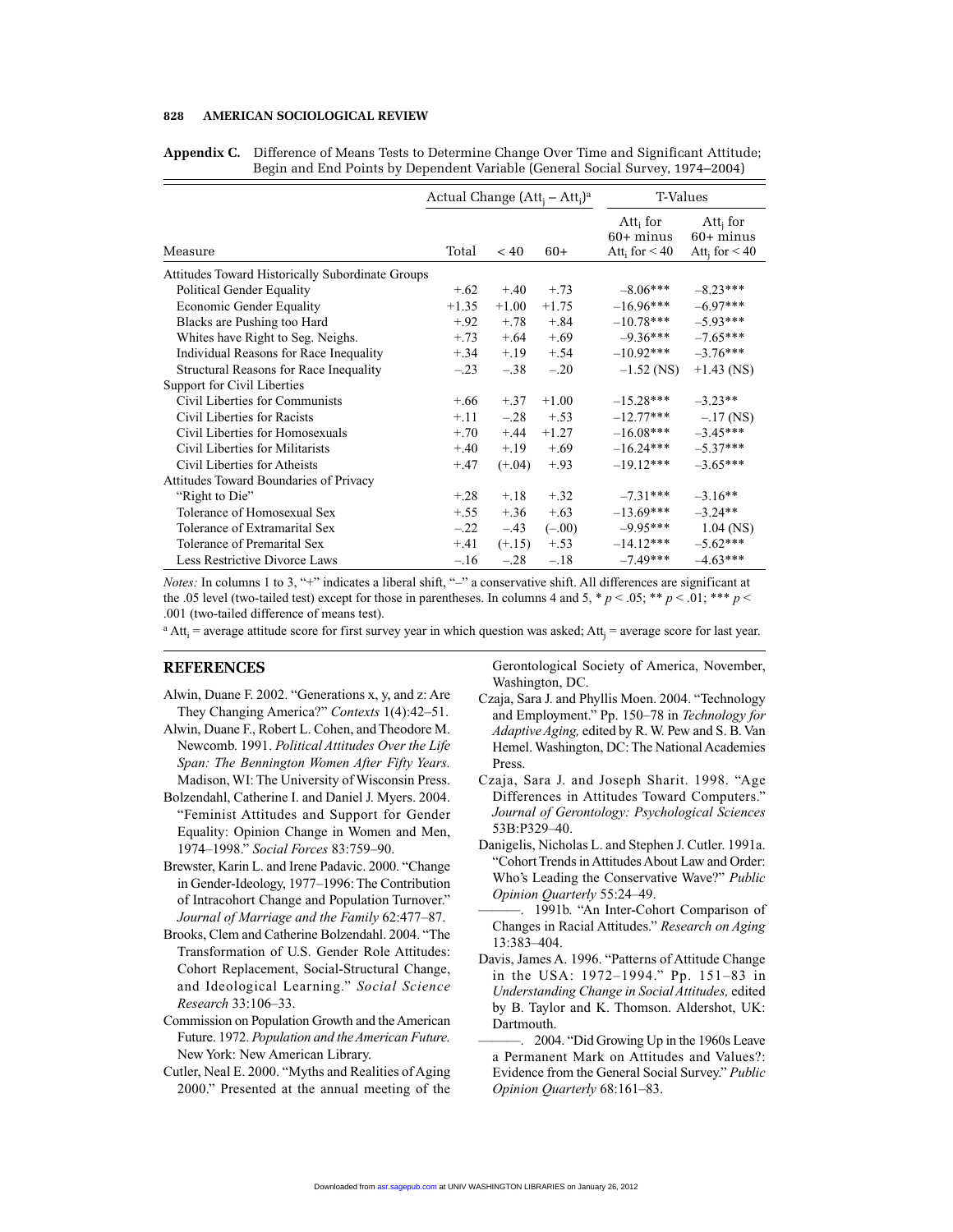#### **INTRACOHORT AGING AND SOCIOPOLITICAL ATTITUDES—–829**

|                                                  | Firebaugh Estimated Change $[IAE_{i-i} + CRE_{i-i}]^a$<br>/ Actual Change (Att <sub>i</sub> – Att <sub>i</sub> ) Ratio <sup>b</sup> |         |         |  |
|--------------------------------------------------|-------------------------------------------------------------------------------------------------------------------------------------|---------|---------|--|
| Measure                                          | Total                                                                                                                               | < 40    | $60+$   |  |
| Attitudes Toward Historically Subordinate Groups |                                                                                                                                     |         |         |  |
| Political Gender Equality                        | $1.16*$                                                                                                                             | $1.29*$ | $1.22*$ |  |
| Economic Gender Equality                         | $.79*$                                                                                                                              | .71     | .74     |  |
| Blacks are Pushing too Hard                      | $1.12*$                                                                                                                             | $1.33*$ | $.96*$  |  |
| Whites have Right to Segregated Neighborhood     | $1.16*$                                                                                                                             | $1.19*$ | $1.19*$ |  |
| Individual Reasons for Race Inequality           | $1.20*$                                                                                                                             | 1.43    | $.97*$  |  |
| Structural Reasons for Race Inequality           | $1.09*$                                                                                                                             | $1.11*$ | .73     |  |
| Support for Civil Liberties                      |                                                                                                                                     |         |         |  |
| Civil Liberties for Communists                   | $.93*$                                                                                                                              | $.80*$  | $.88*$  |  |
| Civil Liberties for Racists                      | $1.30*$                                                                                                                             | .69     | $.91*$  |  |
| Civil Liberties for Homosexuals                  | $1.17*$                                                                                                                             | $1.17*$ | $1.01*$ |  |
| Civil Liberties for Militarists                  | $1.30*$                                                                                                                             | $1.02*$ | $1.07*$ |  |
| Civil Liberties for Atheists                     | $1.13*$                                                                                                                             | 2.27    | $.93*$  |  |
| Attitudes Toward Boundaries of Privacy           |                                                                                                                                     |         |         |  |
| "Right to Die"                                   | $1.24*$                                                                                                                             | $1.26*$ | $1.16*$ |  |
| Tolerance of Homosexual Sex                      | $1.05*$                                                                                                                             | 1.44    | .72     |  |
| Tolerance of Extramarital Sex                    | $.99*$                                                                                                                              | $1.01*$ | $-2.44$ |  |
| Tolerance of Premarital Sex                      | $.82*$                                                                                                                              | .36     | .74     |  |
| Less Restrictive Divorce Laws                    | .49                                                                                                                                 | $.75*$  | .15     |  |

**Appendix D.**—Comparisons Between Firebaugh Estimate and Actual Change by Dependent Variable for Total Sample and by Age Categories (General Social Survey, 1974–2004)

*Note:* \* Indicates ratio is within range of +.75 to +1.33.

<sup>a</sup> IAE<sub>i-i</sub> + CRE<sub>i-i</sub> = Intracohort Aging Effect + Cohort Replacement Effect between time *i* and time *j* (see Firebaugh 1997).

 $b$  Att<sub>i</sub> = average attitude score for last survey year in which question was asked; Att<sub>i</sub> = average score for first year.

- Davis, James A., Tom W. Smith, and Peter V. Marsden. 2005. *General Social Surveys, 1972–2004: Cumulative Codebook.* Two Volumes. Storrs, CT: Roper Center for Public Opinion Research, University of Connecticut.
- Erikson, Erik H. 1963. *Childhood and Society.* 2nd ed. New York: Norton.
- Firebaugh, Glenn. 1989. "Methods for Estimating Cohort Replacement Effects." Pp. 243–62 in *Sociological Methodology,* edited by C. Clogg. Oxford, UK: Basil Blackwell.

1990. "Replacement Effects, Cohort and Otherwise: Response to Rodgers." Pp. 439–46 in *Sociological Methodology,* edited by C. Clogg. Oxford, UK: Basil Blackwell.

———. 1997. "Analyzing Repeated Surveys." *Sage University Paper Series on Quantitative Applications in the Social Sciences, series no. 07–115.* Thousand Oaks, CA: Sage.

- Firebaugh, Glenn and Kenneth E. Davis. 1988. "Trends in Antiblack Prejudice, 1972–1984: Region and Cohort Effects." *American Journal of Sociology* 94:251–72.
- Glenn, Norval D. 1974. "Aging and Conservatism." *Annals of the American Academy of Political and Social Science* 415:176–86.

Griffin, Larry J. 2004. "'Generations and Collective

Memory' Revisited: Race, Region, and Memory of Civil Rights." *American Sociological Review* 69:544–57.

- Hamberg, Eva M. 1991. "Stability and Change in Religious Beliefs, Practice, and Attitudes: A Swedish Panel Study." *Journal for the Scientific Study of Religion* 30:63–80.
- Hardy, Melissa A. 1993. "Regression with Dummy Variables." *Sage University Paper Series on Quantitative Applications in the Social Sciences, series no. 07-093.* Newbury Park, CA: Sage.
- 2006. "Older Workers." Pp. 201-18 in *Handbook of Aging and the Social Sciences,* 6th ed., edited by R. H. Binstock and L. K. George. San Diego, CA: Academic Press.
- Howell, David C. 1987. *Statistical Methods for Psychology.* 2nd ed. Boston, MA: Duxbury Press.
- Hsu, Hui-Chuan, Chin-Yin Lew-Ting, and Shwu-Cong Wu. 2001. "Age, Period, and Cohort Effects on the Attitude Toward Supporting Parents in Taiwan." *The Gerontologist* 41:742–50.
- Inglehart, Ronald and Wayne E. Baker. 2000. "Modernization, Cultural Change, and the Persistence of Traditional Values." *American Sociological Review* 65:19–51.

Jacobs, Jerry A. 1989. *Revolving Doors: Sex*